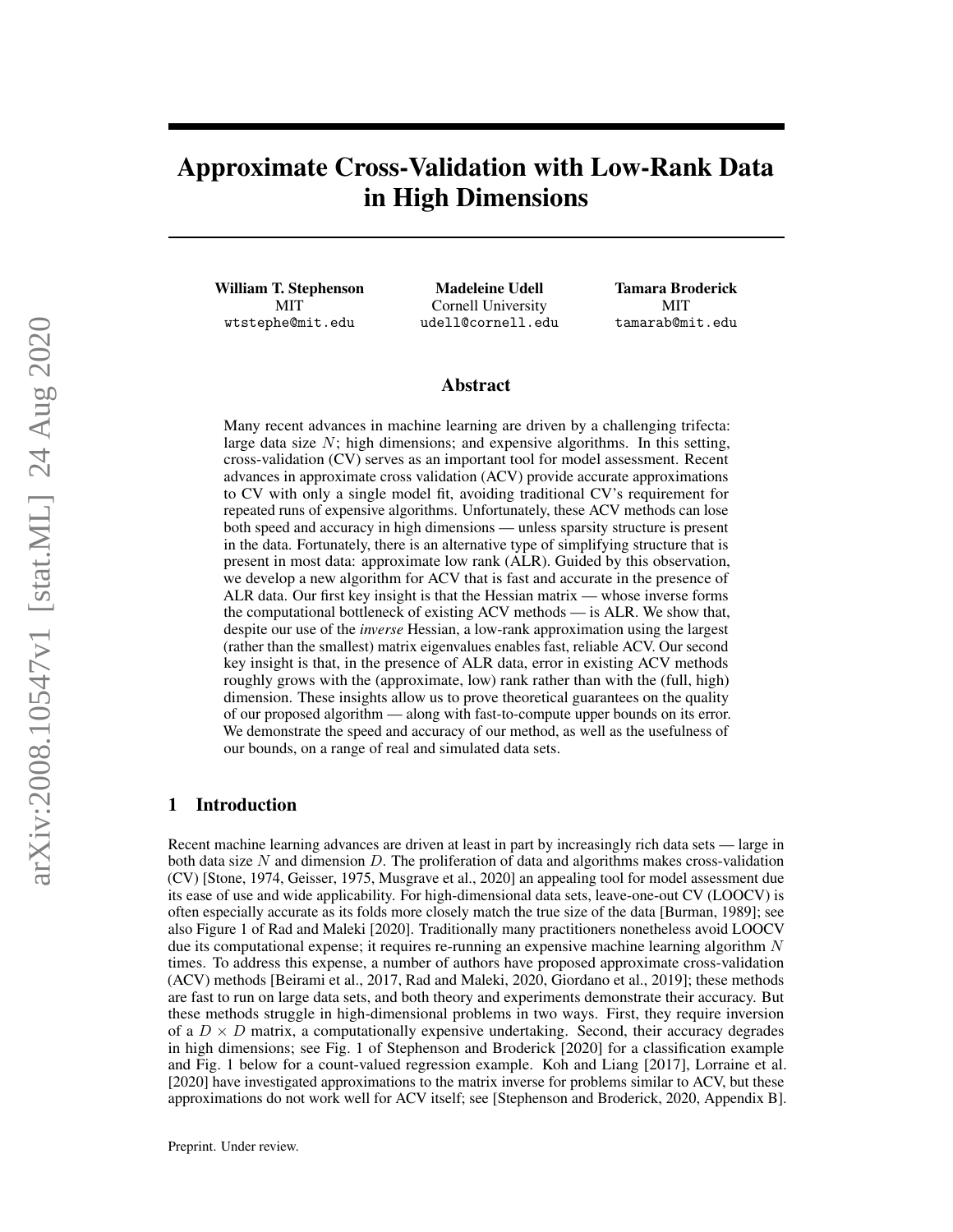Stephenson and Broderick [2020] demonstrate how a practitioner might avoid these high-dimensional problems in the presence of sparse data. But sparsity may be a somewhat limiting assumption.

We here consider approximately *low-rank* (ALR) data. Udell and Townsend [2019] argue that ALR data matrices are pervasive in applications ranging from fluid dynamics and genomics to social networks and medical records — and that there are theoretical reasons to expect ALR structure in many large data matrices. For concreteness and to facilitate theory, we focus on fitting generalized linear models (GLMs). We note that GLMs are a workhorse of practical data analysis; as just one example, the lme4 package [Bates et al., 2015] has been cited 24,923 times since 2015 as of this writing. While accurate ACV methods for GLMs alone thus have potential for great impact, we expect many of our insights may extend beyond both GLMs and LOOCV (i.e. to other CV and bootstrap-like "retraining" schemes).

In particular, we propose an algorithm for fast, accurate ACV for GLMs with highdimensional covariate matrices — and pro-



Figure 1: Accuracy of the IJ approximation in Eq. (4) for a synthetic Poisson regression problem versus the dataset size  $N$ . Red shows the accuracy when the data dimension is fixed at  $D = 40$ , blue when the dimension grows as  $D = N/10$ , and black when the dimension grows as  $D = N/10$  but with a fixed rank of 40. High-dimensional yet low-rank data has identical performance to low-dimensional data.

vide computable upper bounds on the error of our method relative to exact LOOCV. Two major innovations power our algorithm. First, we prove that existing ACV methods automatically obtain high accuracy in the presence of high-dimensional yet ALR data. Our theory provides cheaply computable upper bounds on the error of existing ACV methods. Second, we notice that the  $D \times D$ matrix that needs to be inverted in ACV is ALR when the covariates are ALR. We propose to use a low-rank approximation to this matrix. We provide a computable upper bound on the extra error introduced by using such a low-rank approximation. By studying our bound, we show the surprising fact that, for the purposes of ACV, the matrix is well approximated by using its *largest* eigenvalues, despite the fact that ACV uses the matrix inverse. We demonstrate the speed and accuracy of both our method and bounds with a range of experiments.

## 2 Background: approximate CV methods

We consider fitting a generalized linear model (GLM) with parameter  $\theta \in \mathbb{R}^D$  to some dataset with N observations,  $\{x_n, y_n\}_{n=1}^N$ , where  $x_n \in \mathbb{R}^D$  are covariates and  $y_n \in \mathbb{R}$  are responses. We suppose that the  $x_n$  are approximately low rank (ALR); that is, the matrix  $X \in \mathbb{R}^{N \times D}$  with rows  $x_n$  has many singular values near zero. These small singular values can amplify noise in the responses. Hence it is common to use  $\ell_2$  regularization to ensure that our estimated parameter  $\hat{\theta}$  is not too sensitive to the subspace with small singular values; the rotational invariance of the  $\ell_2$  regularizer automatically penalizes any deviation of  $\theta$  away from the low-rank subspace [Hastie et al., 2009, Sec. 3.4]. Thus we consider:

$$
\hat{\theta} := \underset{\theta \in \mathbb{R}^D}{\arg \min} \frac{1}{N} \sum_{n=1}^N f(x_n^T \theta, y_n) + \frac{\lambda}{2} ||\theta||_2^2, \tag{1}
$$

where  $\lambda \geq 0$  is some regularization parameter and  $f : \mathbb{R} \times \mathbb{R} \to \mathbb{R}$  is convex in its first argument for each  $y_n$ . Throughout, we assume f to be twice differentiable in its first argument. To use leave-one-out CV (LOOCV), we compute  $\hat{\theta}_{\setminus n}$ , the estimate of  $\theta$  after deleting the *n*th datapoint from the sum, for each n. To assess the out-of-sample error of our fitted  $\hat{\theta}$ , we then compute:

$$
\frac{1}{N} \sum_{n=1}^{N} \text{Err}(x_n^T \hat{\theta}_{\setminus n}, y_n),\tag{2}
$$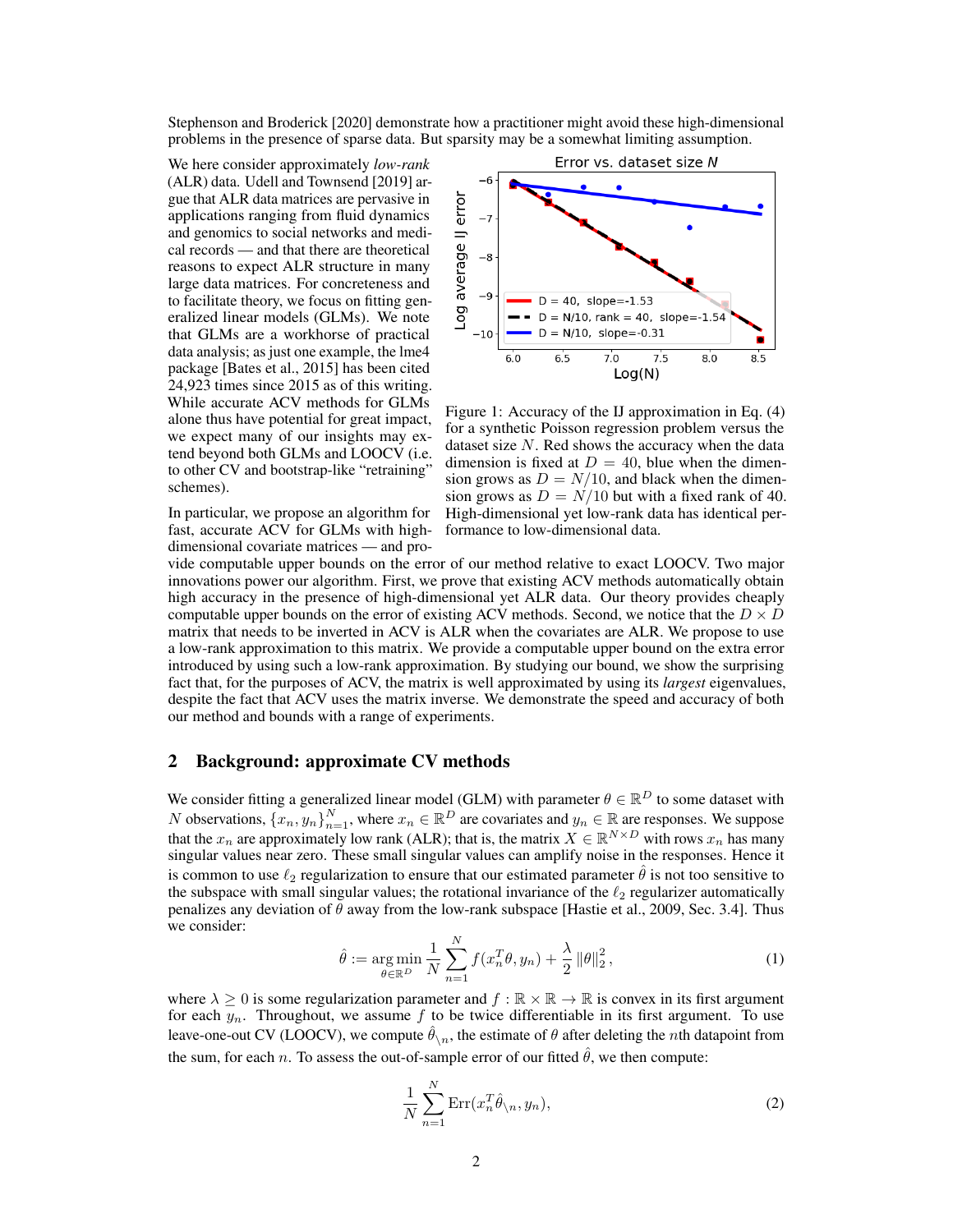where  $Err : \mathbb{R} \times \mathbb{R} \to \mathbb{R}$  is some function measuring the discrepancy between the observed  $y_n$  and its prediction based on  $\hat{\theta}_{n}$  — for example, squared error or logistic loss.

Computing  $x_n^T \hat{\theta}_{\setminus n}$  for every n requires solving N optimization problems, which can be a prohibitive computational expense. Approximate CV (ACV) methods aim to alleviate this burden via one of two principal approaches below. Denote the Hessian of the objective by  $H := (1/N) \sum_{n=1}^{N} \nabla_{\theta}^{2} f(x_{n}^{T} \hat{\theta}, y_{n}) + \lambda I_{D}$  and the kth scalar derivative of f as  $\hat{D}_{n}^{(k)} :=$  $\left. d^k f(z, y_n) / dz^k \right|_{z=x_n^T \hat{\theta}}$ . Finally, let  $Q_n := x_n^T H^{-1} x_n$  be the *n*th quadratic form on  $H^{-1}$ . The first approximation, based on taking a Newton step from  $\hat{\theta}$  on the objective  $(1/N)\sum_{m\neq n}^{N}f(x_m^T\theta,y_m)+$  $\lambda \| \theta \|_2^2$ , was proposed by Obuchi and Kabashima [2016, 2018], Rad and Maleki [2020], Beirami et al. [2017]. We denote this approximation by  $NS_{\text{N}}$ ; specializing to GLMs, we have:

$$
x_n^T \hat{\theta}_{\backslash n} \approx x_n^T \text{NS}_{\backslash n} := x_n^T \hat{\theta} + \frac{\hat{D}_n^{(1)}}{N} \frac{Q_n}{1 - \hat{D}_n^{(2)} Q_n}.
$$
 (3)

Throughout we focus on discrepancy between  $x_n^T NS_{\setminus n}$  and  $x_n^T \hat{\theta}_{\setminus n}$ , rather than between  $NS_{\setminus n}$  and  $\hat{\theta}_{\setminus n}$ , since  $x_n^T \hat{\theta}_{\setminus n}$  is the argument of Eq. (2). See Appendix A for a derivation of Eq. (3). The second approximation we consider is based on the infinitesimal jackknife [Jaeckel, 1972, Efron, 1982]; it was conjectured as a possible ACV method by Koh and Liang [2017], used in a comparison by Beirami et al. [2017], and studied in depth by Giordano et al. [2019]. We denote this approximation by  $IJ_{\setminus n}$ ; specializing to GLMs, we have:

$$
x_n^T \hat{\theta}_{\setminus n} \approx x_n^T \mathbf{I} \mathbf{J}_{\setminus n} := x_n^T \hat{\theta} + (\hat{D}_n^{(1)}/N) Q_n. \tag{4}
$$

See Appendix A for a derivation. We consider both  $NS_{\lambda n}$  and  $IJ_{\lambda n}$  in what follows as the two have complementary strengths. In our experiments in Section 6,  $NS_{n}$  tends to be more accurate; we suspect that GLM users should generally use  $NS_{\{n\}}$ . On the other hand,  $NS_{\{n\}}$  requires the inversion of a different  $D \times D$  matrix for each n. In the case of LOOCV for GLMs, each matrix differs by a rank-one update, so standard matrix inverse update formulas allow us to derive Eq. (3), which requires only a single inverse across folds. But such a simplification need not generally hold for models beyond GLMs and data re-weightings beyond LOOCV (such as other forms of CV or the bootstrap). By contrast, even beyond GLMs and LOOCV, the IJ requires only a single matrix inverse for all n.

In any case, we notice that existing theory and experiments for both  $NS_{\text{N}}$  and  $IJ_{\text{N}}$  tend to either focus on low dimensions or show poor performance in high dimensions; see Appendix C for a review. One problem is that error in both approximations can grow large in high dimensions. See [Stephenson and Broderick, 2020] for an example; also, in Fig. 1, we show the  $IJ_{\setminus n}$  on a synthetic Poisson regression task. When we fix  $D = 40$  and N grows, the error drops quickly; however, if we fix  $D/N = 1/10$  the error is substantially worse. A second problem is that both  $NS_{\text{N}}$  and  $IJ_{\text{N}}$  rely on the computation of  $Q_n = x_n^T H^{-1} x_n$ , which in turn relies on computation<sup>1</sup> of  $H^{-1}$ . The resulting  $O(D^3)$  computation time quickly becomes impractical in high dimensions. Our major contribution is to show that both of these issues can be avoided when the data are ALR.

## 3 Methodology

We now present our algorithm for fast, approximate LOOCV in GLMs with ALR data. We then state our main theorem, which (1) bounds the error in our algorithm relative to exact CV, (2) gives the computation time of our algorithm, and (3) gives the computation time of our bounds. Finally we discuss the implications of our theorem before moving on to the details of its proof in the remainder of the paper.

Our method appears in Algorithm 1. To avoid the  $O(D^3)$  matrix inversion cost, we replace H by  $\widetilde{H} \approx H$ , where  $\widetilde{H}$  uses a rank-K approximation and can be quickly inverted. We can then compute  $\tilde{Q}_n := x_n^T \tilde{H}^{-1} x_n \approx Q_n$ , which enters into either the NS or IJ approximation, as desired.

<sup>&</sup>lt;sup>1</sup>In practice, for numerical stability, we compute a factorization of H so that  $H^{-1}x_n$  can be quickly evaluated for all n. However, for brevity, we refer to computation of the inverse of  $H$  throughout.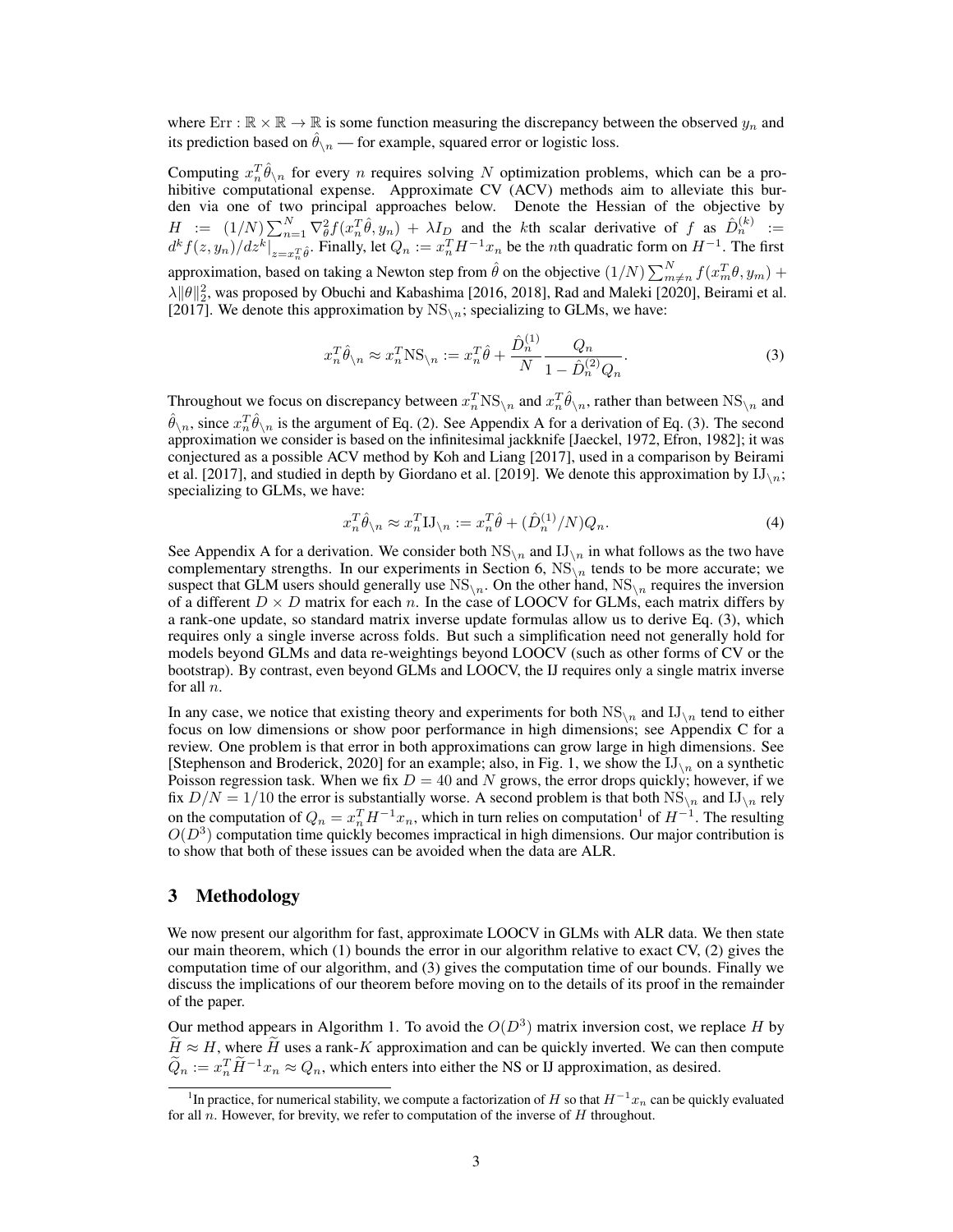**Algorithm 1** Approximation to  $\{x_n^T \hat{\theta}_{\setminus n}\}_{n=1}^N$  for low-rank GLMs

1: **procedure**  $\mathrm{APPXLOOCV}(\hat{\theta}, X, \lambda, \{\hat{D}_n^{(1)}\}_{n=1}^N, \{\hat{D}_n^{(2)}\}_{n=1}^N, K)$ 2:  $B \leftarrow X^T \text{diag} \{ \hat{D}_n^{(2)} \}_{n=1}^N X$   $\triangleright$  The Hessian, H equals  $B + \lambda I_D$  $\{2n\}\}^{N}_{n}$ 3:  $\{\widetilde{Q}_n\}_{n=1}^N \leftarrow \text{APPXQN}(B, K, \lambda)$   $\triangleright$  Uses rank-K decomposition of B (Section 5) 4: for  $n = 1, \ldots, N$  do 5: either  $x_n^T NS_{\setminus n} \leftarrow x_n^T NS_{\setminus n}(\tilde{Q}_n)$   $\triangleright$  i.e., compute Eq. (3) using  $\tilde{Q}_n$  instead of  $Q_n$ 6: **or**  $x_n^T \tilde{\mathbf{1}} \mathbf{J}_{\setminus n} \leftarrow x_n^T \mathbf{I} \mathbf{J}_{\setminus n}(\tilde{Q}_n)$   $\triangleright$  i.e., compute Eq. (4) using  $\tilde{Q}_n$  instead of  $Q_n$ 7: end for 8: return  $\{x_n^T\tilde{\text{NS}}_{\setminus n}\}_{n=1}^N$  or  $\{x_n^T\tilde{\text{US}}_{\setminus n}\}_{n=1}^N$ ⊳ User's choice 9: end procedure

Before stating Theorem 1, we establish some notation. We will see in Proposition 2 of Section 4 that we can provide computable upper bounds  $\eta_n \geq |Q_n - Q_n|$ ;  $\eta_n$  will enter directly into the error bound for  $x_n^T \tilde{IJ}_{\setminus n}$  in Theorem 1 below. To bound the error of  $x_n^T \tilde{NS}_{\setminus n}$ , we need to further define

$$
E_n := \max \left\{ \left| \frac{\widetilde{Q}_n + \eta_n}{1 - \hat{D}_n^{(2)}(\widetilde{Q}_n + \eta_n)} - \frac{\widetilde{Q}_n}{1 - \hat{D}_n^{(2)}\widetilde{Q}_n} \right|, \left| \frac{\widetilde{Q}_n - \eta_n}{1 - \hat{D}_n^{(2)}(\widetilde{Q}_n - \eta_n)} - \frac{\widetilde{Q}_n}{1 - \hat{D}_n^{(2)}\widetilde{Q}_n} \right| \right\}.
$$

Additionally, we will see in Proposition 1 of Section 4 that we can bound the "local Lipschitz-ness" of the Hessian related to the third derivatives of f evaluated at some  $z$ ,  $\hat{D}_n^{(3)}(z) := d^3 f(z, y_n) / dz^3|_{z=z}$ . We will denote our bound by  $M_n$ :

$$
M_n \ge \left(\frac{1}{N} \sum_{m \neq n} ||x_m||_2^2\right) \max_{s \in [0,1]} \left| \hat{D}_n^{(3)} \left( x_n^T ((1-s)\hat{\theta} + s\hat{\theta}_{\setminus n}) \right) \right|,\tag{5}
$$

We are now ready to state, and then discuss, our main result — which is proved in Appendix D.3.

**Theorem 1.** (1) Accuracy: Let  $\eta_n \geq |Q_n - \tilde{Q}_n|$  be the upper bound produced by Proposition 2 and  $M_n$  the local Lipschitz constants computed in Proposition 1. Then the estimates  $x_n^T\overline{\text{NS}}_{\setminus n}$  and  $x_n^T \widetilde{\mathbf{1}}_{\setminus n}$  produced by Algorithm 1 satisfy:

$$
|x_n^T \widetilde{\text{NS}}_{\backslash n} - x_n^T \hat{\theta}_{\backslash n}| \le \frac{M_n}{N^2 \lambda^3} |\hat{D}_n^{(1)}|^2 \left\| x_n \right\|_2^3 + |\hat{D}_n^{(1)}| E_n \tag{6}
$$

$$
|x_n^T \widetilde{\mathbf{1}}_{\lambda n} - x_n^T \hat{\theta}_{\lambda n}| \le \frac{M_n}{N^2 \lambda^3} |\hat{D}_n^{(1)}|^2 \|x_n\|_2^3 + \frac{1}{N^2 \lambda^2} |\hat{D}_n^{(1)}| \hat{D}_n^{(2)} \|x_n\|_2^4 + |\hat{D}_n^{(1)}| \eta_n. \tag{7}
$$

(2) Algorithm computation time: The runtime of Algorithm 1 is in  $O(NDK + K^3)$ . (3) Bound *computation time: The upper bounds in Eqs.* (6) *and* (7) *are computable in* O(DK) *time for each* n *for common GLMs such as logistic and Poisson regression.*

To interpret the running times, note that standard ACV methods have total runtime in  $O(ND^2 + D^3)$ . So Algorithm 1 represents a substantial speedup when the dimension D is large and  $K \ll D$ . Also, note that our bound computation time has no worse behavior than our algorithm runtime. We demonstrate in our experiments (Section 6) that our error bounds are both computable and useful in practice. To help interpret the bounds, note that they contain two sources of error: (A) the error of our additional approximation relative to existing ACV methods (i.e. the use of  $\tilde{Q}_n$ ) and (B) the error of existing ACV methods in the presence of ALR data. Our first corollary notes that (A) goes to zero as the data becomes exactly low rank.

Corollary 1. *As the data becomes exactly low rank with rank* R *(i.e.,* X*'s lowest singular values*  $\sigma_d \to 0$  for  $d = R + 1, \ldots, D$ , we have  $\eta_n, E_n \to 0$  if  $K \geq R$ .

See Appendix D.4 for a proof. Our second corollary gives an example for which the error in existing (exact) ACV methods  $(B)$  vanishes as N grows.

**Corollary 2.** Suppose the third derivatives  $\hat{D}_n^{(3)}$  and the  $x_n$  are both bounded and the data are *exactly low-rank with constant rank R. Then with*  $N \to \infty$ , D *growing at any rate, and* K *arbitrary,* the right hand sides of Eqs. (6) and (7) reduce to  $|\hat{D}_n^{(1)}|E_n$  and  $|\hat{D}_n^{(1)}| \eta_n$ , respectively.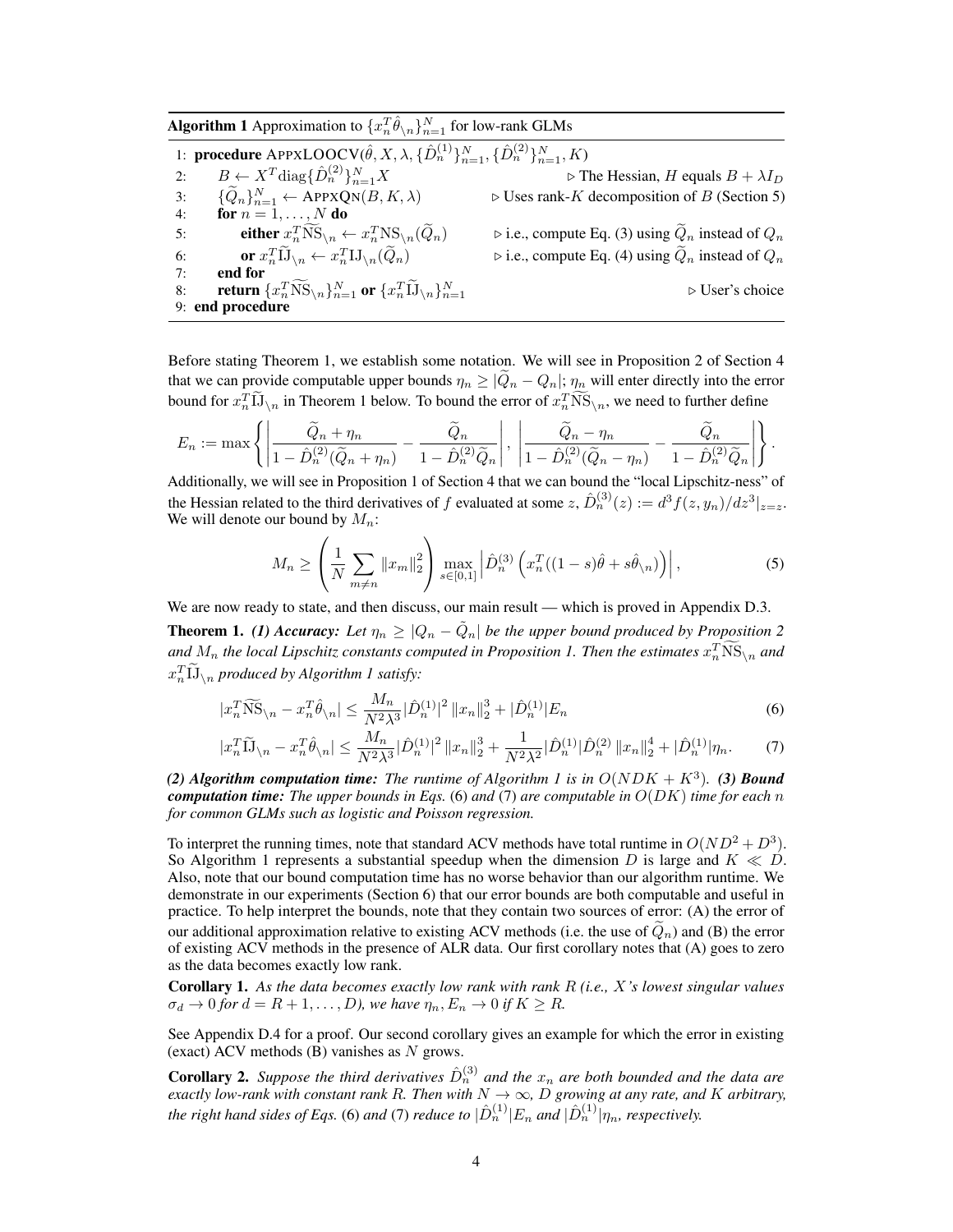We note that Corollary 2 is purely illustrative, and we strongly suspect that none of its conditions are necessary. Indeed, our experiments in Section 6 show that the bounds of Theorem 1 imply reasonably low error for non-bounded derivatives with ALR data and only moderate N.

#### 4 Accuracy of exact ACV with approximately low-rank data

Recall that the main idea behind Algorithm 1 is to compute a fast approximation to existing ACV methods by exploiting ALR structure. To prove our error bounds, we begin by proving that the exact ACV methods  $NS_{\{n\}}$  and  $IJ_{\{n\}}$  approximately (respectively, exactly) retain the low-dimensional accuracy displayed in red in Fig. 1 when applied to GLMs with approximately (respectively, exactly) low-rank data. We show the case for exactly low-rank data first. Let  $X = U\Sigma V^T$  be the singular value decomposition of X, where  $U \in \mathbb{R}^{N \times D}$  has orthonormal columns,  $\Sigma \in \mathbb{R}^{D \times D}$  is a diagonal matrix with only  $R \ll D$  non-zero entries, and  $V \in \mathbb{R}^{D \times D}$  is an orthonormal matrix. Let  $V_{:R}$  denote the first  $R$  columns of  $V$ , and fit a model restricted to  $R$  dimensions as:

$$
\hat{\phi} := \underset{\phi \in \mathbb{R}^R}{\arg \min} \frac{1}{N} \sum_{n=1}^N f((V_{:R}^T x_n)^T \phi) + \frac{\lambda}{2} ||\phi||_2^2.
$$

Let  $\hat{\phi}_{\setminus n}$  be the *n*th leave-one-out parameter estimate from this problem, and let  $RNS_{\setminus n}$  and  $RIJ_{\setminus n}$ be Eq. (3) and Eq. (4) applied to this restricted problem. We can now show that the error of  $IJ_{\setminus n}$ and  $NS_{\text{N}}$  applied to the full D-dimensional problem is exactly the same as the error of  $RNS_{\text{N}}$  and  $\text{RIJ}_{\setminus n}$  applied to the restricted  $R \ll D$  dimensional problem.

**Lemma 1.** Assume that the data matrix X is exactly rank R. Then  $|x_n^T NS_{\setminus n} - x_n^T \hat{\theta}_{\setminus n}| =$  $|(V_{:R}^T x_n)^T RNS_{\backslash n} - (V_{:R}^T x_n)^T \hat{\phi}_{\backslash n}|$  and  $|x_n^T II_{\backslash n} - x_n^T \hat{\theta}_{\backslash n}| = |(V_{:R}^T x_n)^T R II_{\backslash n} - (V_{:R}^T x_n)^T \hat{\phi}_{\backslash n}|$ .

See Appendix D.1 for a proof. Based on previous work (e.g., [Beirami et al., 2017, Rad and Maleki, 2020, Giordano et al., 2019]), we expect the ACV errors  $|(V_{:R}^Tx_n)^TRNS_{\setminus n} - (V_{:R}^Tx_n)^T\hat{\phi}_{\setminus n}|$  and  $|(V_{:R}^{T}x_{n})^{T}RII_{\setminus n} - (V_{:R}^{T}x_{n})^{T}\hat{\phi}_{\setminus n}|$  to be small, as they represent the errors of NS<sub>\n</sub> and IJ<sub>\n</sub> applied to an R-dimensional problem. We confirm Lemma 1 numerically in Fig. 1, where the error for the  $D = 40$  problems (red) exactly matches that of the high- $D$  but rank-40 problems (black).

However, real-world covariate matrices X are rarely exactly low-rank. By adapting results from Wilson et al. [2020], we can give bounds that smoothly decay as we leave the exact low-rank setting of Lemma 1. To that end, define:

$$
L_n := \left(\frac{1}{N} \sum_{m:\,m \neq n}^N \|x_m\|_2^2\right) \max_{s \in [0,1]} \hat{D}_n^{(3)} \left(x_n^T((1-s)\hat{\theta} + s\hat{\theta}_{n})\right). \tag{8}
$$

**Lemma 2.** Assume that  $\lambda > 0$ . Then, for all n:

$$
|x_n^T \text{NS}_{\backslash n} - x_n^T \hat{\theta}_{\backslash n}| \le \frac{L_n}{N^2 \lambda^3} |\hat{D}_n^{(1)}|^2 \|x_n\|_2^3
$$
\n(9)

$$
|x_n^T \mathbf{I} \mathbf{J}_{\setminus n} - x_n^T \hat{\theta}_{\setminus n}| \le \frac{L_n}{N^2 \lambda^3} |\hat{D}_n^{(1)}|^2 \|x_n\|_2^3 + \frac{1}{N^2 \lambda^2} |\hat{D}_n^{(1)}| \hat{D}_n^{(2)} \|x_n\|_2^4. \tag{10}
$$

*Furthermore, these bounds continuously decay as the data move from exactly to approximately low rank in that they are continuous in the singular values of* X*.*

The proofs of Eqs. (9) and (10) mostly follow from results in Wilson et al. [2020], although our results removes a Lipschitz assumption on the  $\hat{D}_n^{(2)}$ ; see Appendix D.2 for a proof.

Our bounds are straightforward to compute; we can calculate the norms  $||x_n||_2$  and evaluate the derivatives  $\hat{D}_n^{(1)}$  and  $\hat{D}_n^{(2)}$  at the known  $x_n^T \hat{\theta}$ . The only unknown quantity is  $L_n$ . However, we can upper bound the  $L_n$  using the following proposition.

**Proposition 1.** Let  $\mathcal{Z}_n$  be the set of  $z \in \mathbb{R}$  such that  $|z| \leq |x_n^T \hat{\theta}| + |\hat{D}_n^{(1)}| \|x_n\|_2^2 / (N \lambda)$ . For  $L_n$  as *defined in Eq.* (8)*, we have the upper bound:*

$$
L_n \le M_n := \max_{z \in \mathcal{Z}_n} |\hat{D}_n^{(3)}(z)| \left( \frac{1}{N} \sum_{m:\, m \ne n}^N \|x_m\|_2^2 \right). \tag{11}
$$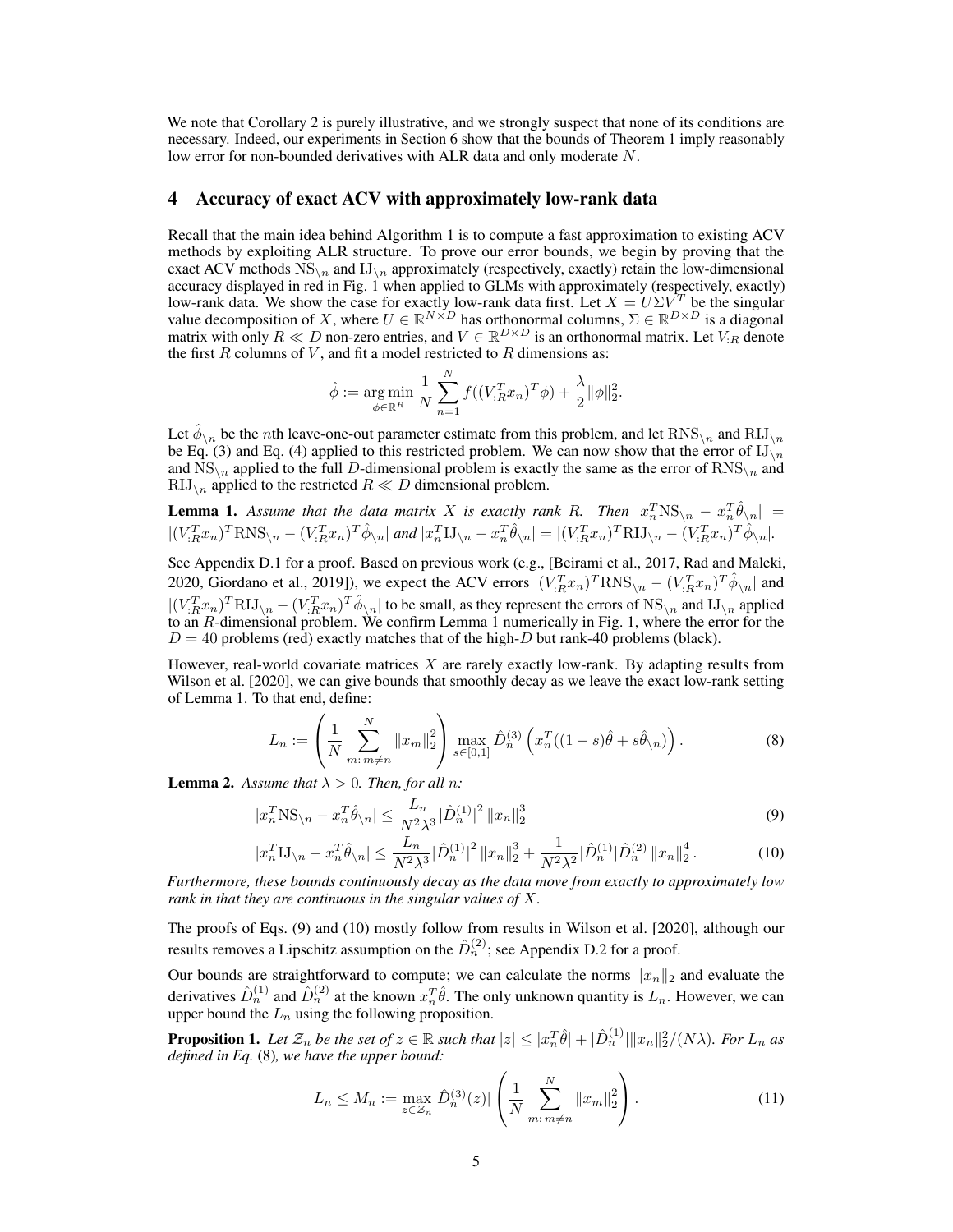To compute an upper bound on the  $M_n$  in turn, we can optimize  $\hat{D}_n^{(3)}(z)$  for  $|z| \leq |x_n^T \hat{\theta}| +$  $|\hat{D}_n^{(1)}| \|x_n\|_2^2/(N\lambda)$ . This scalar problem is straightforward for common GLMs: for logistic regression, we can use the fact that  $|\hat{D}_n^{(3)}| \le 1/4$ , and for Poisson regression with an exponential link function (i.e.,  $y_n \sim \text{Poisson}(\exp(x_n^T \theta))$ ), we maximize  $\hat{D}_n^{(3)}(z) = e^z$  with the largest  $z \in \mathcal{Z}_n$ .

## 5 Approximating the quadratic forms  $Q_n$

Algorithm 2 Estimate  $Q_n = x_n^T (B + \lambda I_D)^{-1} x_n$  via a rank-K decomposition of PSD matrix B. *Note*: as written, this procedure is not numerically stable. See Appendix E.3 for an equivalent but numerically stable version.

1: **procedure**  $APPXON(B, K, \lambda)$ 2: for  $k = 1, \ldots, K$  do 3:  $\mathcal{E}_k \leftarrow \mathcal{N}(0_D, I_D)$   $\triangleright \mathcal{E} \in \mathbb{R}$  $\triangleright \mathcal{E} \in \mathbb{R}^{D \times K}$  has i.i.d.  $\mathcal{N}(0, 1)$  entries 4: end for 5:  $\Omega \leftarrow \text{ORTHONORMALIZECOLUTIONNS}(\text{diag}\{1/(B_{dd}+\lambda)\}_{d=1}^D)$  $\triangleright$  Proposition 3 6:  $M \leftarrow B\Omega$ 7:  $\widetilde{H} \leftarrow M(\Omega^T M)^{-1} \Lambda$ <br>8: **for**  $n = 1, ..., N$  **do**  $\triangleright$  Rank-K Nyström approximation of B 9:  $\widetilde{Q}_n \leftarrow \min \left\{ x_n^T \widetilde{H}^{-1} x_n, \|x_n\|_2^2 / (\lambda + \hat{D}_n^{(2)} \|x_n\|_2^2) \right\}$  $\triangleright$  Proposition 4 10: end for 11: **return**  $\{\widetilde{Q}_n\}_{n=1}^N$ 12: end procedure

The results of Section 4 imply that existing ACV methods achieve high accuracy on GLMs with ALR data. However, in high dimensions, the  $O(D^3)$  cost of computing  $H^{-1}$  in the  $Q_n$  can be prohibitive. Koh and Liang [2017], Lorraine et al. [2020] have investigated an approximation to the matrix inverse for problems similar to ACV; however, in our experiments in Appendix B, we find that this method does not work well for ACV. Instead, we give approximations  $Q_n \approx Q_n$  in Algorithm 2 along with computable upper bounds on the error  $|Q_n - Q_n|$  in Proposition 4. When the data has ALR structure, so does the Hessian H; hence we propose a low-rank matrix approximation to H. This gives Algorithm 2 a runtime in  $O(NDK + \bar{K}^3)$ , which can result in substantial savings relative to the  $O(ND^2 + D^3)$  time required to exactly compute the  $Q_n$ . We will see that the main insights behind Algorithm 2 come from studying an upper bound on the approximation error when using a low-rank approximation.

Observe that by construction of  $\Omega$  and  $\widetilde{H}$  in Algorithm 2, the approximate Hessian  $\widetilde{H}$  exactly agrees with H on the subspace  $\Omega$ . We can compute an upper bound on the error  $|x_n^T\tilde{H}^{-1}x_n - Q_n|$  by recognizing that any error originates from components of  $x_n$  orthogonal to  $\Omega$ :

**Proposition 2.** Let  $\lambda > 0$  and suppose there is some subspace B on which H and  $\hat{H}$  exactly agree:  $\forall v \in \mathcal{B}$ ,  $Hv = \widetilde{H}v$ . Then  $H^{-1}$  and  $\widetilde{H}^{-1}$  agree exactly on the subspace  $\mathcal{A} := H\mathcal{B}$ , and

$$
|x_n^T \widetilde{H}^{-1} x_n - Q_n| \le \frac{\left\| P_{\mathcal{A}}^{\perp} x_n \right\|_2^2}{\lambda}, \qquad \text{for all } n = 1, \dots, N,\tag{12}
$$

where  $P_{\mathcal{A}}^{\perp}$  denotes projection onto the orthogonal complement of  $\mathcal{A}$ .

For a proof, see Appendix E.1. The bound from Eq. (12) is easy to compute in  $O(DK)$  time given a basis for B. It also motivates the choice of  $\Omega$  in Algorithm 2. In particular, Proposition 3 shows that  $\Omega$  approximates the rank-K subspace  $\beta$  that minimizes the average of the bound in Eq. (12).

**Proposition 3.** Let  $V_{:K} \in \mathbb{R}^{D \times K}$  be the matrix with columns equal to the right singular vectors *of* X *corresponding to the* K *largest singular values. Then the rank-*K *subspace* B *minimizing*  $\sum_{n} \| P_{\mathcal{A}}^{\perp} x_n \|_2^2$  is an orthonormal basis for the columns of  $H^{-1} V_{:K}$ .

*Proof.*  $\sum_{n} \|P_{\mathcal{A}}^{\perp} x_{n}\|_{2}^{2} = \|(I_{D} - P_{\mathcal{A}})X^{T}\|_{F}^{2}$ , where  $\|\cdot\|_{F}$  denotes the Frobenius norm. Noting that the given choice of B implies that  $A = V_{:K}$ , the result follows from the Eckart-Young theorem.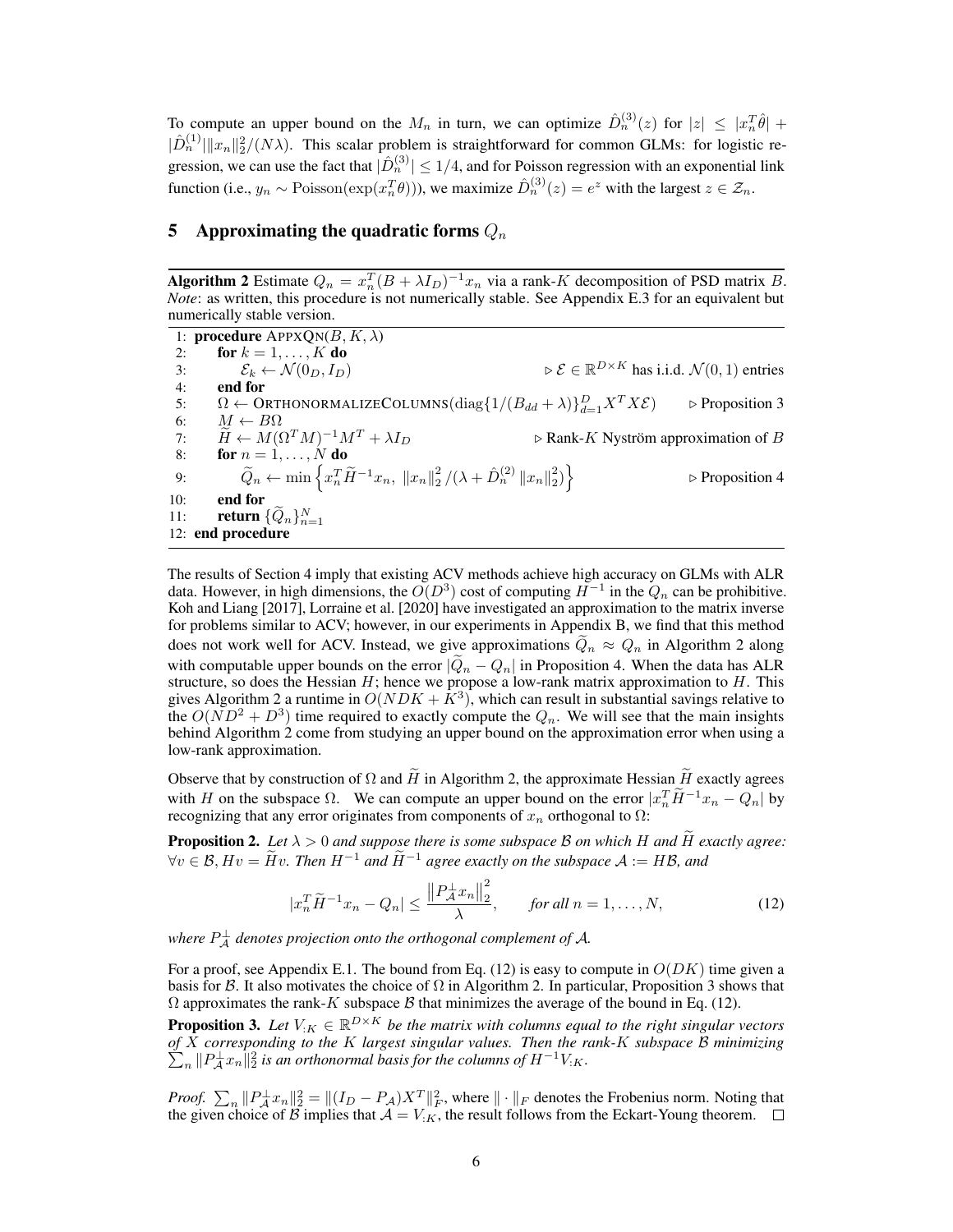

Figure 2: Experiments on real datasets. (*Left*): average percent error compared to exact CV on a subset of datapoints,  $(1/20)\sum_{b=1}^{20} |x_b^Tapprox - x_b^T\hat{\theta}_{\setminus b}|/|x_b^T\hat{\theta}_{\setminus b}|$ , where approx. denotes  $\text{NS}_{\setminus n}, \text{NS}_{\setminus n}, \text{IJ}_{\setminus n}, \text{or } \text{IJ}_{\setminus n}.$  (*Right*): ACV runtimes with exact CV runtimes for comparison. ACV runtimes are given for all  $N$  datapoints. Exact CV runtimes are estimated runtimes for all  $N$ datapoints.

We can now see that the choice of  $\Omega$  in Algorithm 2 approximates the optimal choice  $H^{-1}V_{:K}$ . In particular, we use a single iteration of the subspace iteration method [Bathe and Wilson, 1973] to approximate  $V_{:K}$  and then multiply by the diagonal approximation  $\text{diag} \left\{1/H_{dd}\right\}_{d=1}^{D} \approx H^{-1}$ . This approximation uses the top singular vectors of  $X$ . We expect these directions to be roughly equivalent to the largest eigenvectors of  $B := \sum_n \hat{D}_n^{(2)} x_n x_n^T$ , which in turn are the largest eigenvectors of  $H = B + \lambda I_D$ . Thus we are roughly approximating H by its *largest* K eigenvectors.

Why is it safe to neglect the small eigenvectors? At first glance this is strange, as to minimize the operator norm  $||H^{-1} - \tilde{H}^{-1}||_{op}$ , one would opt to preserve the action of H along its *smallest* K eigenvectors. The key intuition behind this reversal is that we are interested in the action of  $H^{-1}$  in the direction of the datapoints  $x_n$ , which, on average, tend to lie near the largest eigenvectors of H.

Algorithm 2 uses one additional insight to improve the accuracy of its estimates. In particular, we notice that, by the definition of H, each  $x_n$  lies in an eigenspace of H with eigenvalue at least  $\hat{D}_n^{(2)} \|x_n\|_2^2 + \lambda$ . This observation undergirds the following result, which generates our final estimates  $\widetilde{Q}_n \approx Q_n$ , along with quickly computable bounds on their error  $|\widetilde{Q}_n - Q_n|$ .

**Proposition 4.** The  $Q_n = x_n^T H^{-1} x_n$  satisfy  $0 < Q_n \leq ||x_n||_2^2/(\lambda + \hat{D}_n^{(2)} ||x_n||_2^2)$ . Furthermore,  $letting \ \widetilde{Q}_n := \min\{x_n^T \widetilde{H}^{-1}x_n, \|x_n\|_2^2/(\lambda + \hat{D}_n^{(2)} \|x_n\|_2^2)\},$  we have the error bound

$$
|\widetilde{Q}_n - Q_n| \le \min\left\{ \frac{\left\| P_A^{\perp} x_n \right\|_2^2}{\lambda}, \frac{\|x_n\|_2^2}{\lambda + \hat{D}_n^{(2)} \|x_n\|_2^2} \right\}.
$$
 (13)

See Appendix E.1 for a proof. We finally note that Algorithm 2 strongly resembles algorithms from the randomized numerical linear algebra literature. Indeed, the work of Tropp et al. [2017] was the original inspiration for Algorithm 2, and Algorithm 2 can be seen as an instance of the algorithm presented in Tropp et al. [2017] with specific choices of various tuning parameters optimized for our application. For more on this perspective, see Appendix E.2.

## 6 Experiments

Algorithm 1 on real data. We begin by confirming the accuracy and speed of Algorithm 1 on real data compared to both exact CV and existing ACV methods. We apply logistic regression to two datasets (p53 and rcv1) and Poisson regression to one dataset (blog). p53 has a size of roughly  $N = 8,000, D = 5,000$ , and the remaining two have roughly  $N = D = 20,000$ ; see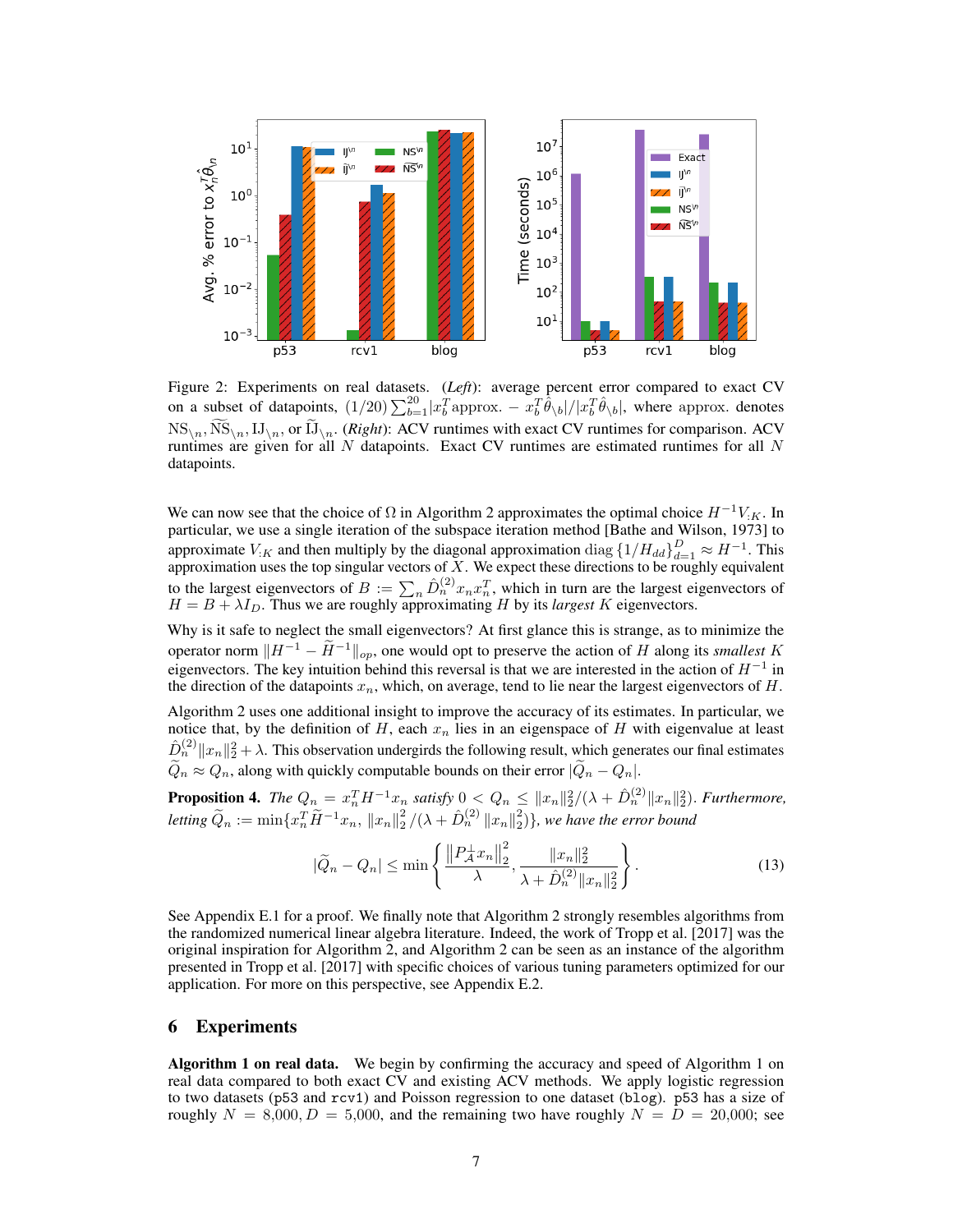

Figure 3: Error bounds implied by Theorem 1 on  $IJ_{\setminus n}$ 's estimate of out-of-sample error using squared loss,  $Err(x_n^T \theta, y_n) = (e^{x_n^T \theta} - y_n)^2$ . (*Left*): Per datapoint error bounds. The bound is fairly loose for datapoints with larger squared loss, but tighter for points with lower squared loss. (*Right*): Five trials with estimates averaged across all  $n$ . We compute the upper (respectively, lower) error bars for IJ<sub>\n</sub> by averaging the upper (respectively, lower) bounds. While our bounds overstate the difference between exact CV and  $\mathrm{IJ}_{\setminus n}$ , they still give non-vacuous information on value of exact CV.

Appendix G for more details. We run all experiments with  $\lambda = 5.0$ . To speed up computation of exact LOOCV, we only run over twenty randomly chosen datapoints. We report average percent error,  $(1/20)\sum_{b=1}^{20} |x_b^Tappx - x_b^T\hat{\theta}_{\setminus b}|/|x_b^T\hat{\theta}_{\setminus b}|$  for each exact ACV algorithm and the output of Algorithm 1. For the smaller dataset p53, the speedup of Algorithm 1 over exact  $NS_{\setminus n}$  or  $IJ_{\setminus n}$  is marginal; however, for the larger two datasets, our methods provide significant speedups: for the blog dataset, we estimate the runtime of full exact CV to be nearly ten months. By contrast, the runtime of  $NS_{n}$  is nearly five minutes, and the runtime of  $NS_{n}$  is forty seconds. In general, the accuracy of  $\prod_{n=1}^{\infty}$  closely mirrors the accuracy of  $\prod_{n=1}^{\infty}$ , while the accuracy of  $\text{NS}_{\setminus n}$  can be somewhat worse than that of  $NS_{\ln}$  on the two logistic regression tasks; however, we note that in these cases, the error of NS $_{\text{Nn}}$  is still less than 1%.

Accuracy of error bounds. We next empirically check the accuracy of the error bounds from Theorem 1. We generate a synthetic Poisson regression problem with i.i.d. covariates  $x_{nd} \sim \mathcal{N}(0, 1)$ and  $y_n \sim \text{Poisson}(e^{x_n^T \theta^*})$ , where  $\theta^* \in \mathbb{R}^D$  is a true parameter with i.i.d.  $\mathcal{N}(0, 1)$  entries. We generate a dataset of size  $N = 800$  and  $D = 500$  with covariates of approximate rank 50; we arbitrarily pick  $\lambda = 1.0$ . In Fig. 3, we illustrate the utility of the bounds from Theorem 1 by estimating the out-of-sample loss with  $Err(x_n^T \theta, y_n) = (e^{x_n^T \theta} - y_n)^2$ . Across five trials, we show the results of exact LOOCV, our estimates provided by  $\mathrm{IJ}_{\setminus n}$ , and the bounds on the error of  $\mathrm{IJ}_{\setminus n}$  given by Theorem 1. While our error bars in Fig. 3 tend to overestimate the difference between  $\prod_{n}$  and exact CV, they typically provide upper bounds on exact CV on the order of the exact CV estimate itself. In some cases, we have observed that the error bars can overestimate exact CV by many orders of magnitude (see Appendix F), but this failure is usually due to one or two datapoints  $n$  for which the bound is vacuously large. A simple fix is to resort to exact CV just for these datapoints.

## 7 Conclusions

We provide an algorithm to approximate CV accurately and quickly in high-dimensional GLMs with ALR structure. Additionally, we provide quickly computable upper bounds on the error of our algorithm. We see two major directions for future work. First, while our theory and experiments focus on ACV for model assessment, the recent work of Wilson et al. [2020] has provided theoretical results on ACV for model selection (e.g. choosing  $\lambda$ ). It would be interesting to see how dimensionality and ALR data plays a role in this setting. Second, as noted in the introduction, we hope that the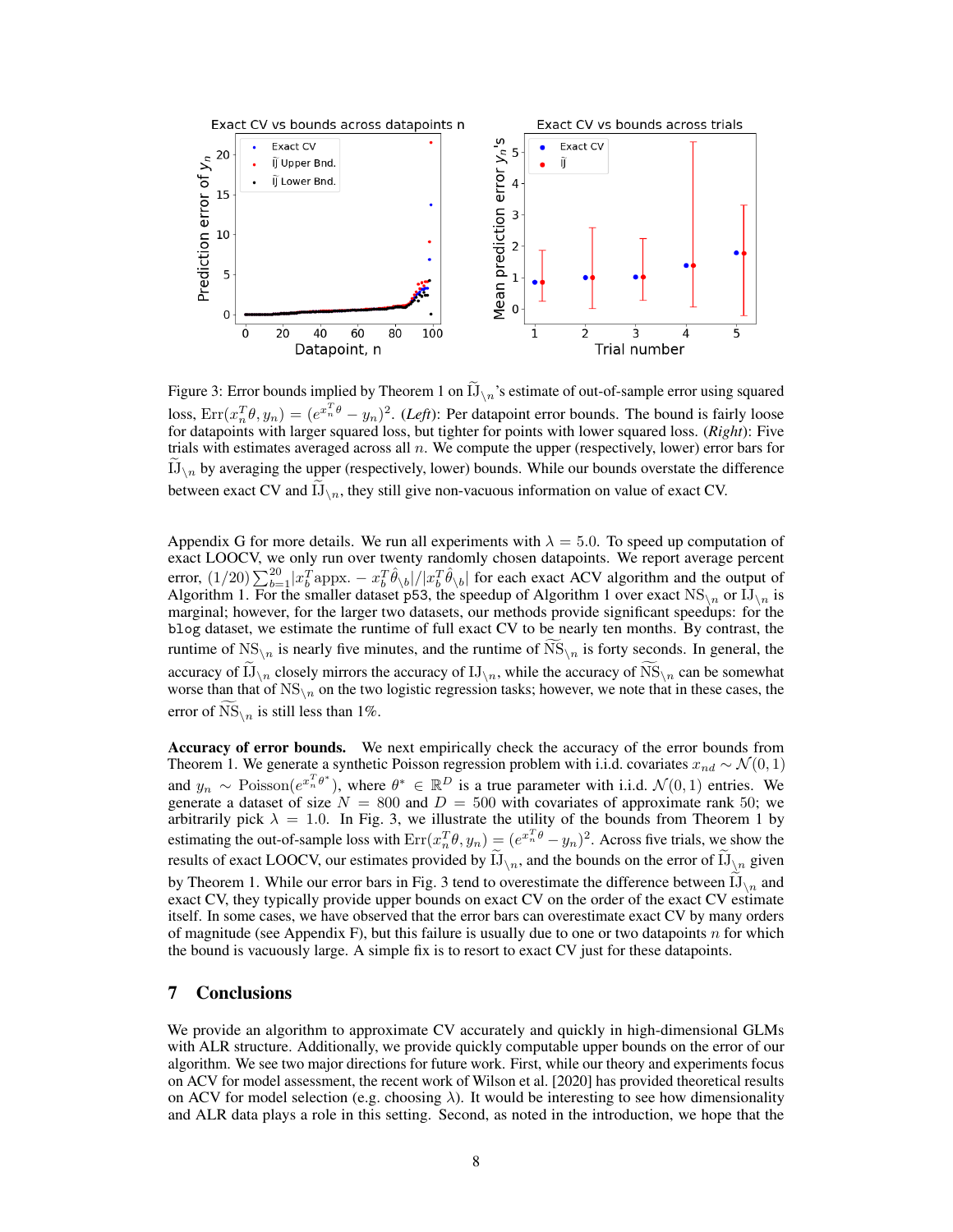results here will provide a springboard for studying ALR structure in models beyond GLMs and CV schemes beyond LOOCV.

#### Acknowledgements

The authors thank Zachary Frangella for helpful conversations. WS and TB were supported by the CSAIL-MSR Trustworthy AI Initiative, an NSF CAREER Award, an ARO Young Investigator Program Award, and ONR Award N00014-17-1-2072. MU was supported by NSF Award IIS-1943131,

#### References

- N. Agarwal, B. Bullins, and E. Hazan. Second-order stochastic optimization in linear time. *Journal of Machine Learning Research*, 2017.
- D. Bates, M. Mächler, B. Bolker, and S. Walker. Fitting linear mixed-effects models using lme4. *Journal of Statistical Software*, 67, 2015.
- K. J. Bathe and E. L. Wilson. Solution methods for eigenvalue problems in structural mechanics. *International Journal for Numerical Methods in Engineering*, 6:213–226, 1973.
- A. Beirami, M. Razaviyayn, S. Shahrampour, and V. Tarokh. On optimal generalizability in parametric learning. In *Advances in Neural Information Processing Systems (NIPS)*, pages 3458–3468, 2017.
- P. Burman. A comparative study of ordinary cross-validation, v-fold cross-validation and the repeated learning-testing methods. *Biometrika*, 76, September 1989.
- K. Buza. Feedback prediction for blogs. In *Data Analysis, Machine Learning and Knowledge Discovery*, pages 145–152. Springer International Publishing, 2014.
- S. A. Danziger, S. J. Swamidass, J. Zeng, L. R. Dearth, Q. Lu, J. H. Chen, J. Cheng, V. P. Hoang, H. Saigo, R. Luo, P. Baldi, R. K. Brachmann, and R. H. Lathrop. Functional census of mutation sequence spaces: the example of p53 cancer rescue mutants. *IEEE/ACM transactions on computational biology and bioinformatics*, 3, 2006.
- S. A. Danziger, J. Zeng, Y. Wang, R. K. Brachmann, and R. H. Lathrop. Choosing where to look next in a mutation sequence space: active learning of informative p53 cancer rescue mutants. *Bioinformatics*, 23, 2007.
- S. A. Danziger, R. Baronio, L. Ho, L. Hall, K. Salmon, G. W. Hatfield, P. Kaiser, and R. H. Lathrop. Predicting positive p53 cancer rescue regions using most informative positive (MIP) active learning. *PLOS computational biology*, 5, 2009.
- B. Efron. *The Jackknife, the Bootstrap, and Other Resampling Plans*, volume 38. Society for Industrial and Applied Mathematics, 1982.
- S. Geisser. The predictive sample reuse method with applications. *Journal of the American Statistical Association*, 70(350):320–328, June 1975.
- R. Giordano, W. T. Stephenson, R. Liu, M. I. Jordan, and T. Broderick. A Swiss army infinitesimal jackknife. In *International Conference on Artificial Intelligence and Statistics (AISTATS)*, April 2019.
- T. Hastie, R. Tibshirani, and J. Friedman. *The Elements of Statistical Learning*. Springer-Verlag, 2009.
- L. Jaeckel. The infinitesimal jackknife, memorandum. Technical report, MM 72-1215-11, Bell Lab. Murray Hill, NJ, 1972.
- P. W. Koh and P. Liang. Understanding black-box predictions via influence functions. In *International Conference in Machine Learning (ICML)*, 2017.
- P. W. Koh, K. S. Ang, H. Teo, and P. Liang. On the accuracy of influence functions for measuring group effects. In *Advances in Neural Information Processing Systems (NeurIPS)*, 2019.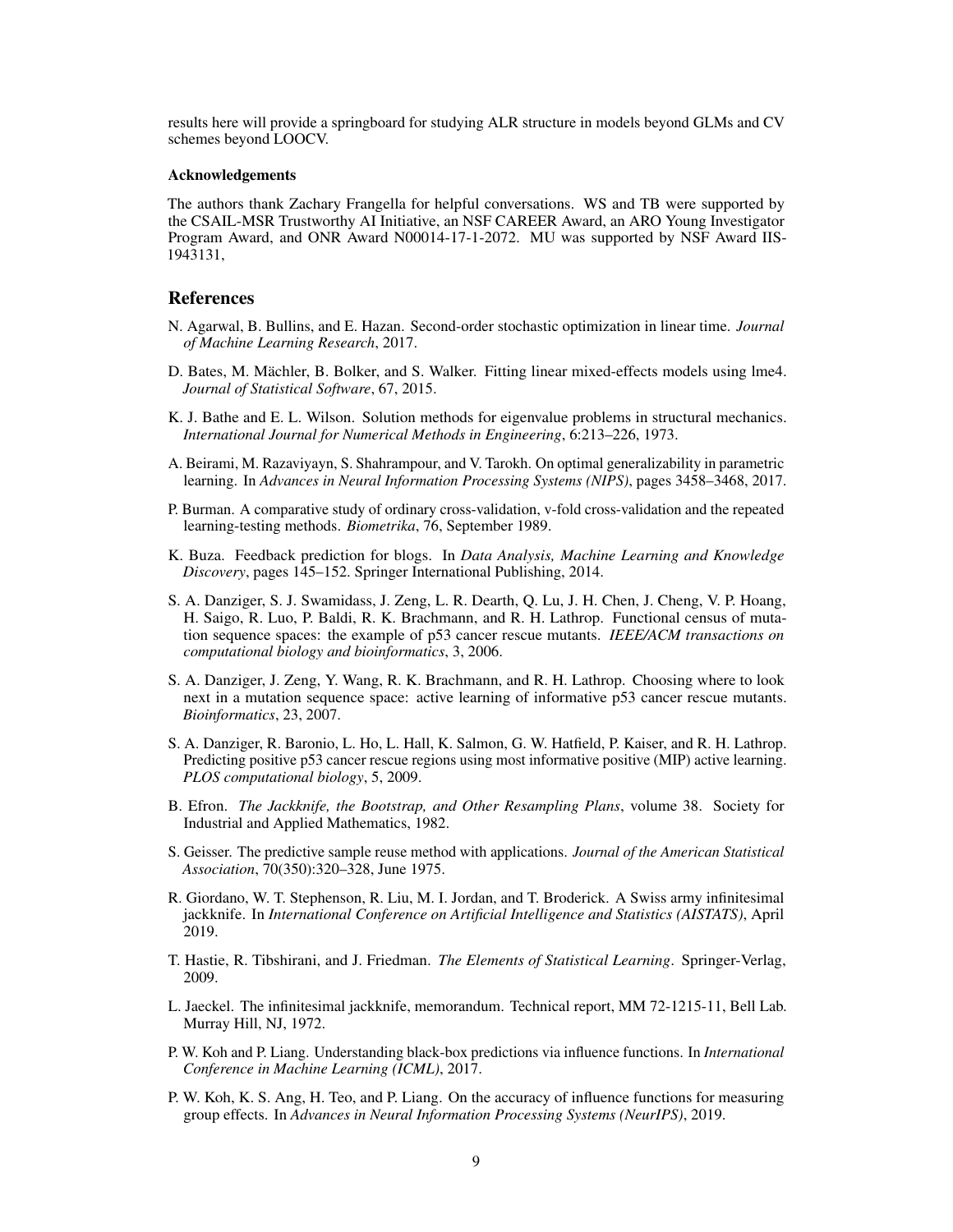- D. D. Lewis, Y. Yang, T. G. Rose, and F. Li. RCV1: A new benchmark collection for text categorization research. *Journal of Machine Learning Research*, 5, 2004.
- J. Lorraine, P. Vicol, and D. Duvenaud. Optimizing millions of hyperparameters by implicit differentiation. In *International Conference on Artificial Intelligence and Statistics (AISTATS)*, 2020.
- K. Musgrave, S. Belongie, and S. N. Lim. A machine learning reality check. *arXiv Preprint*, March 2020.
- T. Obuchi and Y. Kabashima. Cross validation in LASSO and its acceleration. *Journal of Statistical Mechanics*, May 2016.
- T. Obuchi and Y. Kabashima. Accelerating cross-validation in multinomial logistic regression with l1-regularization. *Journal of Machine Learning Research*, September 2018.
- K. R. Rad and A. Maleki. A scalable estimate of the extra-sample prediction error via approximate leave-one-out. *arXiv Preprint*, January 2020.
- W. T. Stephenson and T. Broderick. Approximate cross-validation in high dimensions with guarantees. In *International Conference on Artificial Intelligence and Statistics (AISTATS)*, June 2020.
- M. Stone. Cross-validatory choice and assessment of statistical predictions. *Journal of the American Statistical Association*, 36(2):111–147, 1974.
- J. Tropp, A. Yurtsever, M. Udell, and V. Cevher. Fixed-rank approximation of a positive-semidefinite matrix from streaming data. In *Advances in Neural Information Processing Systems (NeurIPS)*, 2017.
- M. Udell and A. Townsend. Why are big data matrices approximately low rank? *SIAM Journal on Mathematics of Data Science (SIMODS)*, 2019.
- A. Wilson, M. Kasy, and L. Mackey. Approximate cross-validation: guarantees for model assessment and selection. In *International Conference on Artificial Intelligence and Statistics (AISTATS)*, 2020.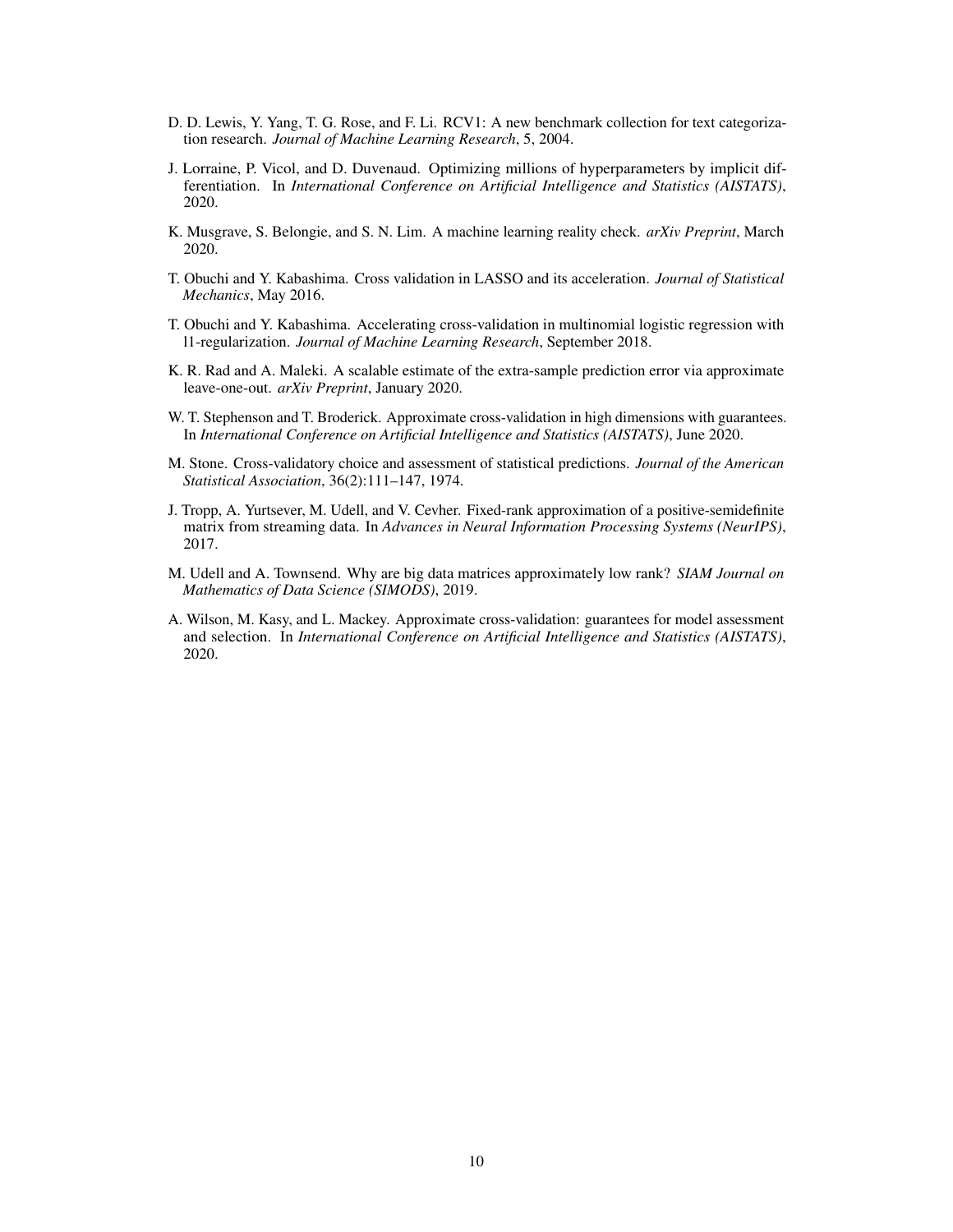## **A** Derivation of  $x_n^T \text{NS}_{\setminus n}$  and  $x_n^T \text{IJ}_{\setminus n}$

Here, we derive the expressions for  $x_n^T NS_{\{n\}}$  and  $x_n^T J J_{\{n\}}$  given in Eqs. (3) and (4). We recall from previous work (e.g., see Stephenson and Broderick [2020, Appendix C] for a summary) that the LOOCV parameter estimates given by the Newton step and infinitesimal jackknife approximations are given by

$$
\hat{\theta}_{\backslash n} \approx \text{NS}_{\backslash n} := \hat{\theta} + \frac{1}{N} \left( \sum_{m:\, m \neq n}^{N} \hat{D}_{n}^{(2)} x_{m} x_{m}^{T} + \lambda I_{D} \right)^{-1} \hat{D}_{n}^{(1)} x_{n}
$$
(14)

$$
\hat{\theta}_{\backslash n} \approx \mathbf{I} \mathbf{J}_{\backslash n} := \hat{\theta} + \frac{1}{N} \left( \sum_{n=1}^{N} \hat{D}_{n}^{(2)} x_{n} x_{n}^{T} \lambda I_{D} \right)^{-1} \hat{D}_{n}^{(1)} x_{n}.
$$
\n(15)

.

Taking the inner product of  $IJ_{\n}$  with  $x_n$  immediately gives Eq. (4). To derive Eq. (3), define  $H := \sum_n \hat{D}_n^{(2)} x_n x_n^T + \lambda I_D$  and note that we can rewrite  $NS_{\setminus n}$  using the Sherman-Morrison formula:

$$
NS_{\backslash n} = \hat{\theta} + \frac{1}{N} \left[ \hat{D}_n^{(1)} H^{-1} x_n + \hat{D}_n^{(1)} \hat{D}_n^{(2)} \frac{H^{-1} x_n x_n^T H^{-1}}{1 - \hat{D}_n^{(2)} Q_n} x_n \right].
$$

Taking the inner product with  $x_n$  and reorganizing gives:

$$
x_n^T \text{NS}_{n} = x_n^T \hat{\theta} + \frac{\hat{D}_n^{(1)}}{N} \left[ \frac{Q_n - \hat{D}_n^{(2)} Q_n^2}{1 - \hat{D}_n^{(2)} Q_n} + \frac{\hat{D}_n^{(2)} Q_n^2}{1 - \hat{D}_n^{(2)} Q_n} \right] = x_n^T \hat{\theta} + \frac{\hat{D}_n^{(1)}}{N} \frac{Q_n}{1 - \hat{D}_n^{(2)} Q_n}
$$

#### B Comparison to existing Hessian inverse approximation

We note that two previous works have used inverse Hessian approximations for applications similar to ACV. Koh and Liang [2017] use influence functions to estimate behavior of black box models, and Lorraine et al. [2020] use the implicit function theorem to optimize model hyperparameters. In both papers, the authors need to multiply an inverse Hessian by a gradient. To deal with the high dimensional expense associated with this matrix inverse, both sets of authors use the method of Agarwal et al. [2017], who propose a stochastic approximation to the *Neumann series*. The Neumann series writes the inverse of a matrix H with operator norm  $||H||_{op} < 1$  as:

$$
H^{-1} = \sum_{k=0}^{\infty} (I - H)^k.
$$

The observation of Agarwal et al. [2017] is that this series can be written recursively, as well as estimated stochastically if one has random variables  $A_s$  with  $\mathbb{E}[A_s] = H$ . In the general case of empirical risk minimization with an objective of  $(1/N)\sum_{n=1}^{N} f_n(\theta)$ , Agarwal et al. [2017] propose using  $A_s = \nabla^2 f_s(\theta)$  for some  $s \in [N]$  chosen uniformly at random. In the GLM setting we are interested in here, we choose an index  $s \in [N]$  uniformly at random and set  $A_s = \hat{D}_n^{(2)} x_s x_s^T +$  $(\lambda/N)I_D$ . Then, for  $s = 1, \ldots, S$ , we follow Agarwal et al. [2017] to recursively define:

$$
H^{-1} \approx \bar{H}_s^{-1} := I_D + (I - A_s)\bar{H}_{s-1}^{-1}.
$$

The final recommendation of Agarwal et al. [2017] is to repeat this process M times and average the results. We thus have two hyperparameters to choose: S and M.

To test out the Agarwal et al. [2017] approximation against our approximation in Algorithm 1, we generate Poisson regression datasets of increasing sizes  $N$  and  $D$ . We generate approximately low-rank covariates  $x_n$  by drawing  $x_{nd} \sim N(0, 1)$  for  $d = 1, ..., 1,000$  and  $x_{nd} \sim N(0, 0.01)$  for  $d = 1,001, \ldots, D$ ; for our dataset with  $D = 40$ , we follow the same procedure but with  $R = 20$ instead. For each dataset, we compute  $IJ_{\n\setminus n}$ , as well as our approximation  $IJ_{\n\setminus n}$  from Algorithm 1. We run Algorithm 1 for  $K = 1, 100, 200, \ldots, D$  and run the stochastic Neumann series approximation with all combinations of  $M \in \{2, 5\}$  and  $S \in \{1, 5, 10, 15, \ldots, 200\}$ . We measure the accuracy of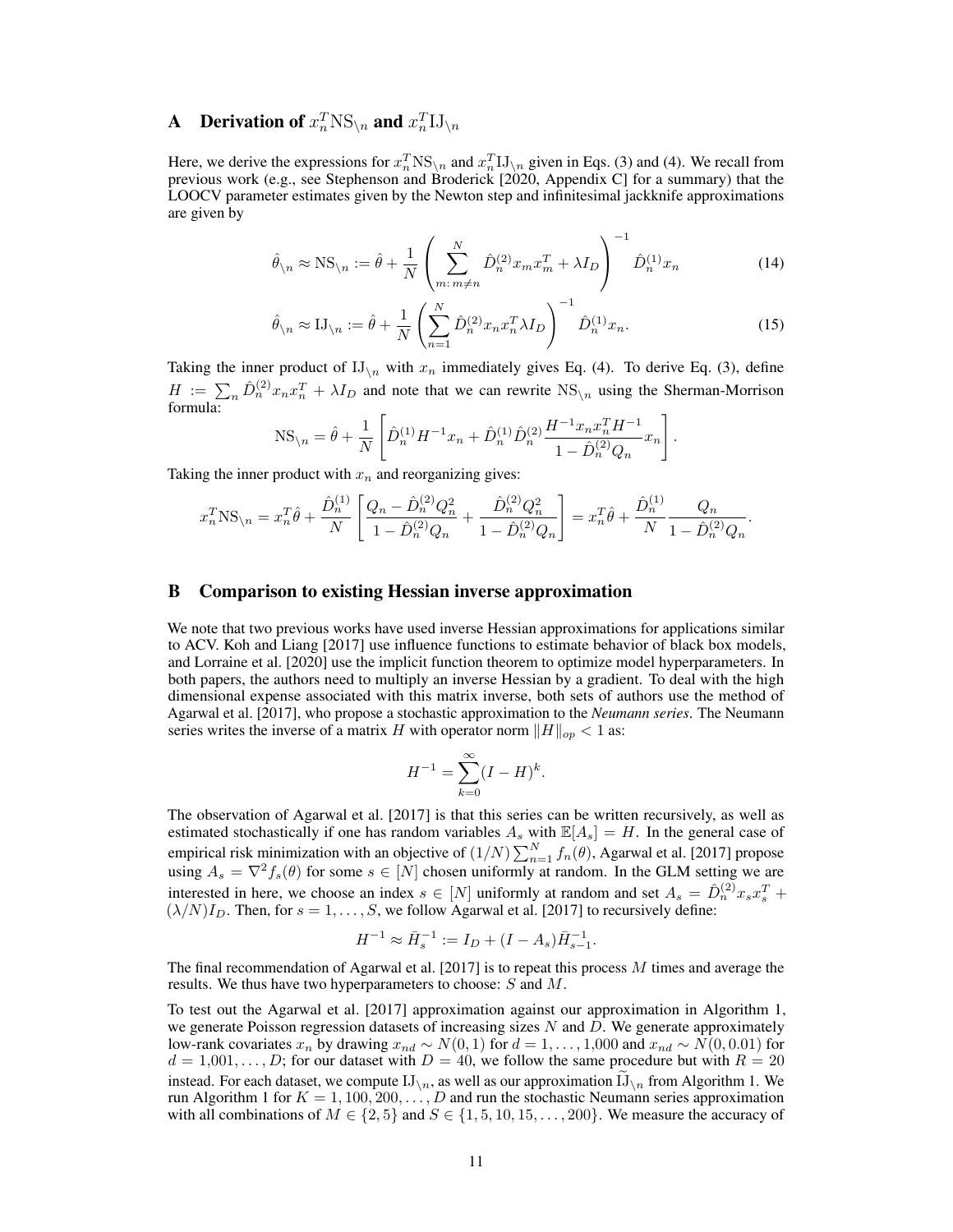

Figure 4: Experiment from Appendix B. Across four different dataset sizes, using the Neumann series approximation (orange) does not show any noticeable improvement on the time scale of running our approximation (green) for all possible values of  $K$ .

all approximations as percent error to exact CV ( $x_n^T\hat{\theta}_{\setminus n}$ ). We show in Fig. 4 that our approximation has far improved error in far less time. Notably, this phenomenon becomes more pronounced as the dimension gets higher; while spending more computation on the Neumann series approximation does noticeably decrease the error for the  $N = 80, D = 40$  case, we see that as soon as we step into even moderate dimensions  $(D \text{ in the thousands})$ , spending more computation on the Neumann approximation does not noticeably decrease the error. In fact, in the three lowest-dimensional experiments here, the dimension is so low that exactly computing  $H^{-1}$  via a Cholesky decomposition is the fastest method.

We also notice that in the  $N = 80, D = 40$  experiment,  $\prod_{n}$  is a better approximation of exact CV than is  $IJ_{\lambda n}$  for intermediate values of K (i.e. some orange dots sit below the large green dot). We note that we have observed this behavior in a variety of synthetic and real-data experiments. We do not currently have further insight into this phenomenon and leave its investigation for future work.

## C Previous ACV theory

We briefly review pre-existing theoretical results on the accuracy of ACV. Theoretical results for the accuracy of  $IJ_{\n}$  are given by Giordano et al. [2019], Koh et al. [2019], Wilson et al. [2020]. Giordano et al. [2019] give a  $O(1/N^2)$  error bound for unregularized problems, which Stephenson and Broderick [2020, Proposition 2] extends to regularized prolems; however, in our GLM case here, both results require the covariates and parameter space to be bounded. Koh et al. [2019] give a similar bound, but require the Hessian to be Lipschitz, and their bounds rely on the inverse of the minimum singular value of  $H$ , making them unsuited for describing the low rank case of interest here. The bounds of Wilson et al. [2020] are close to our bounds in Lemma 2. The difference to our work is that Wilson et al. [2020] consider generic (i.e. not just GLM) models, but also require a Lipschitz assumption on the Hessian. We specialize to GLMs, avoid the Lipschitz assumption by noting that it only need hold locally, and provide fully computable bounds.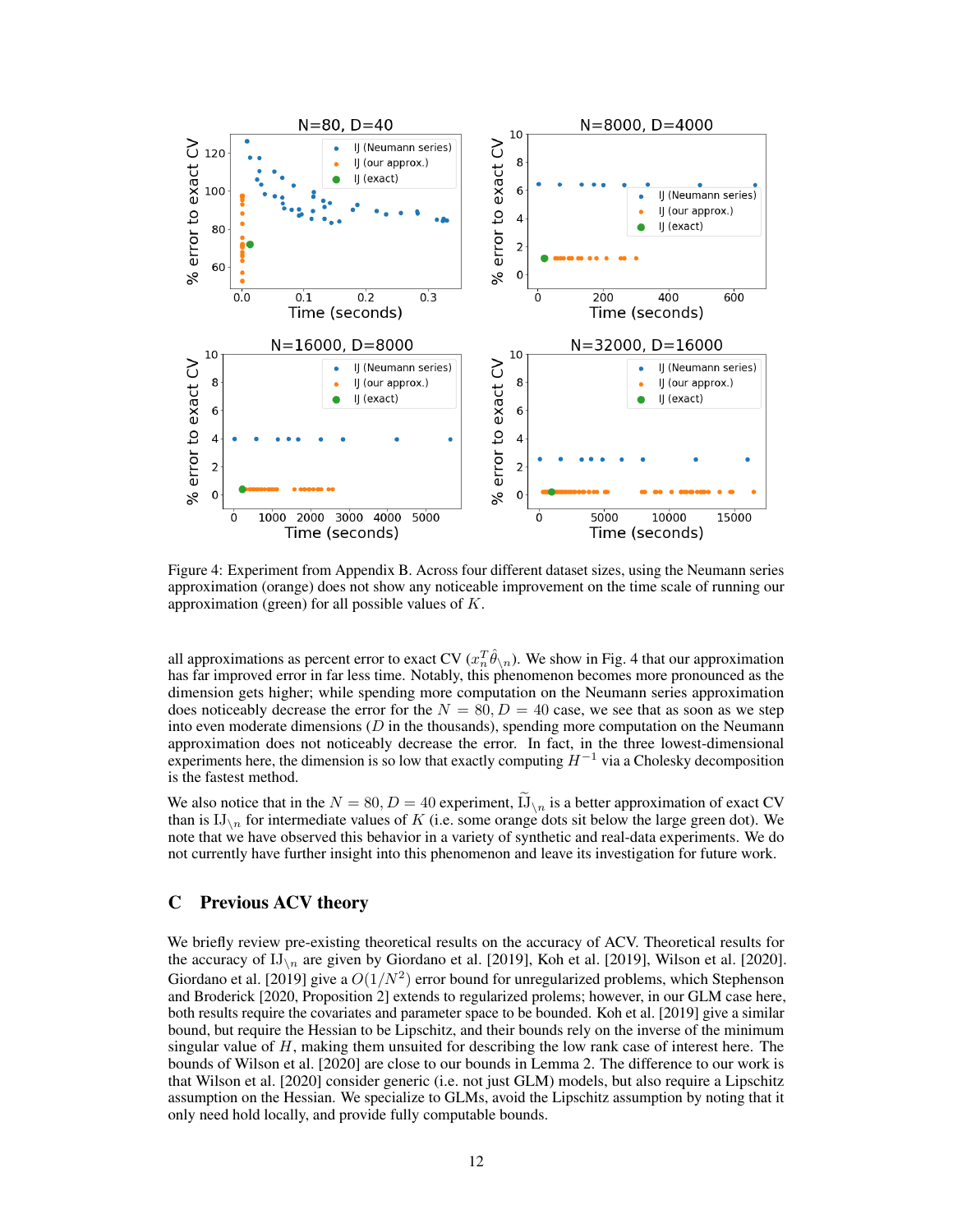Various theoretical guarantees also exist for the quality of  $NS<sub>2n</sub>$  from Eq. (3). Rad and Maleki [2020] show that the error  $\|\text{NS}_{\setminus n} - \hat{\theta}_{\setminus n}\|_2$  is  $o(1/N)$  as  $N \to \infty$  and give conditions under which the error is a much slower  $O(1/\sqrt{N})$  as both  $N, D \to \infty$  with  $N/D$  converging to a constant. Beirami et al. [2017] show that the error is  $O(1/N^2)$ , but require fairly strict assumptions (namely, boundedness of the covariates and parameter space). Koh et al. [2019], Wilson et al. [2020] provide what seem to be the most interpretable bounds, but, as is the case for  $II_{\setminus n}$ , both require a Lipschitz assumption on the Hessian and the results of Koh et al. [2019] depend on the lowest singular value of the Hessian.

#### D Proofs from Sections 3 and 4

#### **D.1** Proving accuracy of  $NS_{\n}$  and  $IJ_{\n}$  under exact low-rank data (Lemma 1)

Here, we prove that, when the covariate matrix is exactly rank  $R \ll D$ , the accuracy of  $NS_{\mathcal{N}_n}$  and IJ<sub>\n</sub> behaves exactly as in a dimension  $R \ll D$  problem. Let  $X = U\Sigma V$  be the singular value decomposition of X, where  $\Sigma$  is a diagonal matrix with only R non-zero entries; let  $V_{:R} \in \mathbb{R}^{D \times R}$ be the right singular vectors of  $X$  corresponding to these  $R$  non-zero singular values. We define the restricted, R-dimensional problem with covariates  $\tilde{x}_n := V_{:R}^T x_n$  as:

$$
\hat{\phi} := \underset{\phi \in \mathbb{R}^R}{\arg \min} \frac{1}{N} \sum_{n=1}^N f(\tilde{x}_n^T \phi) + \frac{\lambda}{2} ||\phi||_2^2.
$$
 (16)

Let  $\hat{\phi}_{\setminus n}$  be the solution to the leave-one-out version of this problem and  $\text{RJJ}_{\setminus n}$  and  $\text{RNS}_{\setminus n}$  the application of Eqs. (3) and (4) to this problem. We then have the following proposition, which implies the statement of Lemma 1.

Proposition 5 (Generalization of Lemma 1). *The following hold for all datapoints* n*:*

$$
\begin{aligned} &x_n^T\hat{\theta}_{\backslash n}=\tilde{x}_n^T\hat{\phi}_{\backslash n}\\ &x_n^T\textbf{IJ}_{\backslash n}=\tilde{x}_n^T\textbf{RIJ}_{\backslash n}\\ &x_n^T\textbf{NS}_{\backslash n}=\tilde{x}_n^T\textbf{RNS}_{\backslash n}. \end{aligned}
$$

*In particular,*  $|x_n^T$ NS $\setminus_n - x_n^T \hat{\theta}_{\setminus n}| = |\tilde{x}_n^T$ RNS $\setminus_n - \tilde{x}_n^T \hat{\phi}_{\setminus n}|$  and  $|x_n^T$ IJ $\setminus_n - x_n^T \hat{\theta}_{\setminus n}| = |\tilde{x}_n^T$ RIJ $\setminus_n \tilde{x}_n^T\hat{\phi}_{\setminus n}|$ , as claimed in Lemma 1.

*Proof.* First, note that if  $\hat{\phi}$  is an optimum of Eq. (16), then  $(1/N)\sum_{n} \hat{D}_{n}^{(1)}V_{:R}^{T}x_{n} + \lambda \hat{\phi} = 0$ . As  $V_{iR}V_{iR}^T x_n = x_n$ , we have that  $\hat{\theta} = V_{iR}\hat{\phi}$  is optimal for the full, *D*-dimensional, problem. This implies that  $\hat{\phi} = V_{:R}^T \hat{\theta}$ , and thus  $x_n^T \hat{\theta} = \tilde{x}_n^T \hat{\phi}$ . The same reasoning shows that  $x_n^T \hat{\theta}_{\setminus n} = \tilde{x}_n^T \hat{\phi}_{\setminus n}$ .

Now, notice that the Hessian of the restricted problem,  $H_R$ , is given by  $H_R$  =  $(1/N)\sum_n V_{R}^T x_n x_n^T V_{R} \hat{D}_{n}^{(2)} + \lambda I_R \implies H_R^{-1} = V_{R}^T H^{-1} V_{R}$ , where the  $\hat{D}_{n}^{(2)}$  are evaluated at  $\tilde{x}_n^T \hat{\phi} = x_n^T \hat{\theta}$ . Also, the gradients of the restricted problem are given by  $\nabla_{\phi} f(\tilde{x}_n^T \hat{\phi}, y_n) = \hat{D}_n^{(1)} V_{:R}^T x_n$ . Thus the restricted IJ is:

$$
RIJ_{\setminus n} = \hat{\phi} + H_R^{-1} V_{:R}^T x_n \hat{D}_n^{(1)} = V_{:R}^T \left( \hat{\theta} + H^{-1} x_n \hat{D}_n^{(1)} \right) = V_{:R}^T I J_{\setminus n}.
$$

Thus, we have  $\tilde{x}_n^T R I J_{\setminus n} = x_n^T V_R V_R^T I J_{\setminus n} = (V_R V_R^T x_n)^T I J_{\setminus n}$ . Using  $V_R V_R^T x_n = x_n$ , we have that  $\tilde{x}_n^T R I J_{\n\setminus n} = x_n^T I J_{\n\setminus n}$ . The proof that  $\tilde{x}_n^T R N S_{\n\setminus n} = x_n^T N S_{\n\setminus n}$  is identical.

## **D.2** Proving accuracy of  $NS_{\n}$  and  $IJ_{\n}$  under ALR data (Lemma 2)

We will first need a few lemmas relating to how the exact solutions  $\hat{\theta}_{\setminus n}$  and  $\hat{\theta}$  vary as we leave datapoints out and move from exactly low-rank to ALR. We start by bounding  $\|\hat\theta-\hat\theta_{\backslash n}\|_2$ ; this result and its proof are from Wilson et al. [2020, Lemma 16] specialized to our GLM context.

**Lemma 3.** Assume that  $\lambda > 0$ . Then:

$$
\left\|\hat{\theta} - \hat{\theta}_{\setminus n}\right\|_2 \le \frac{1}{N\lambda} |\hat{D}_n^{(1)}| \left\|x_n\right\|_2.
$$
 (17)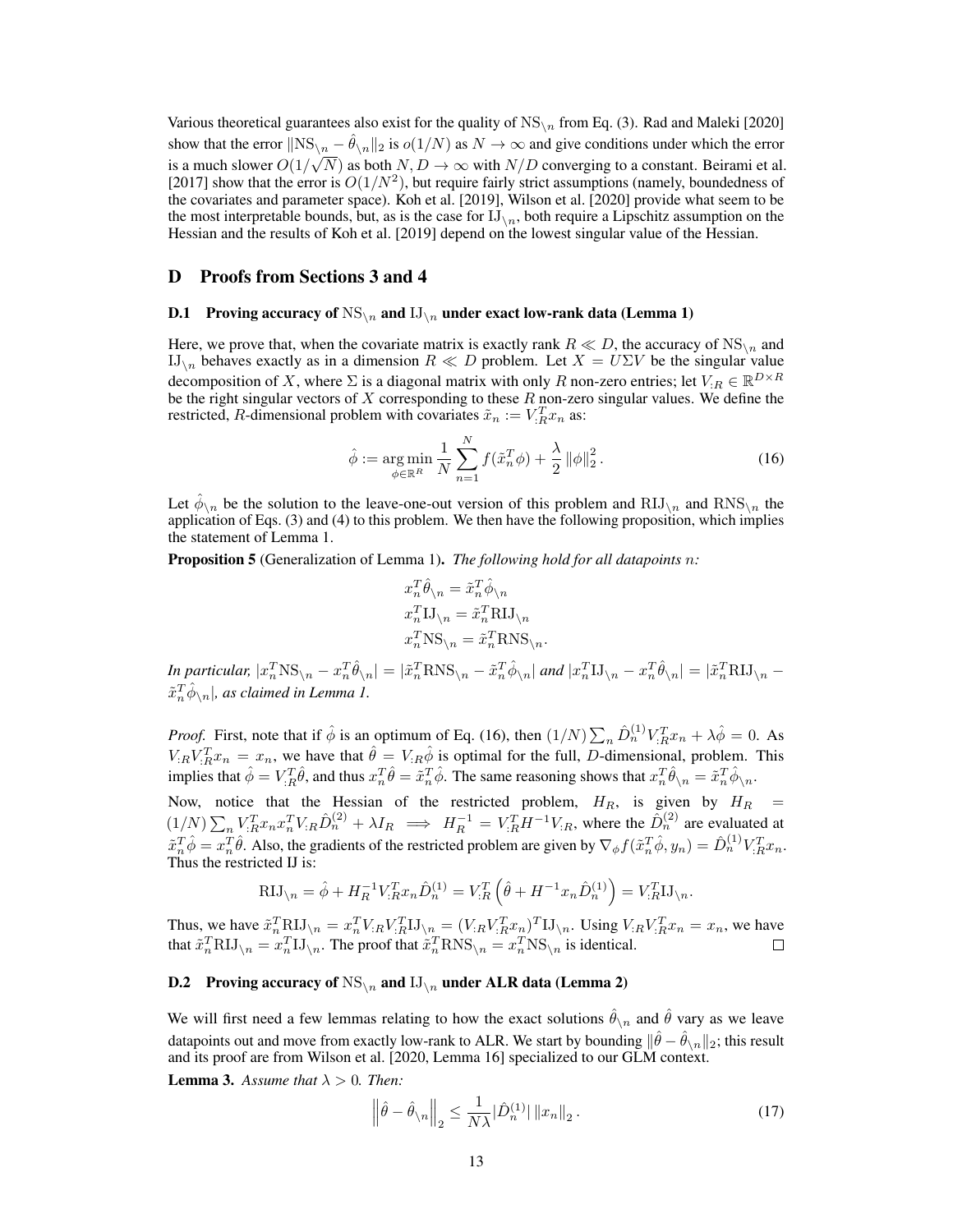*Proof.* Let  $F^{\setminus n}$  be the leave-one-out objective,  $F^{\setminus n}(\theta) = (1/N) \sum_{m \colon m \neq n} f(x_m^T \theta, y_m)$  +  $(\lambda/2) ||\theta||_2^2$ . As  $F^{\setminus n}$  is strongly convex with parameter  $\lambda$ , we have:

$$
\lambda \left\|\hat{\theta} - \hat{\theta}_{\setminus n}\right\|_2^2 \leq \langle \hat{\theta} - \hat{\theta}_{\setminus n}, \nabla F^{\setminus n}(\hat{\theta}) - \nabla F^{\setminus n}(\hat{\theta}_{\setminus n})\rangle.
$$

Now, use the fact that  $\nabla F^{\setminus n}(\hat{\theta}_{\setminus n}) = \nabla F(\hat{\theta}) = 0$  and then that  $F^{\setminus n} - F = (1/N)f(x_n^T\theta)$  to get:

$$
= \langle \hat{\theta} - \hat{\theta}_{\setminus n}, \nabla F^{\setminus n}(\hat{\theta}) - \nabla F(\hat{\theta}) \rangle = \langle \hat{\theta} - \hat{\theta}_{\setminus n}, \nabla f(x_n^T \hat{\theta}) \rangle
$$
  
\n
$$
\leq \left\| \hat{\theta} - \hat{\theta}_{\setminus n} \right\|_2 |\hat{D}_n^{(1)}| \|x_n\|_2.
$$

We will need a bit more notation to discuss the ALR and exactly low-rank versions of the same problem. Suppose we have a  $N \times D$  covariate matrix X that is exactly low-rank (ELR) with rows  $x_{n,ELR} \in \mathbb{R}^{\overline{D}}$ . Then, suppose we form some approximately low-rank (ALR) covariate matrix by adding  $\varepsilon_n \in \mathbb{R}^D$  to all  $x_n$  such that  $X \varepsilon_n = 0$  for all  $\varepsilon_n$ . Let  $x_{n,ALR}$  be the rows of this ALR matrix. Let  $\hat{\theta}_{ELR}$  be the fit with the ELR data and  $\hat{\theta}_{ALR}$  the fit with the ALR data. Finally, define the scalar derivatives:

$$
\hat{D}_{n,ELR}^{(1)}(\theta) := \frac{df(z, y_n)}{dz}\Big|_{z = \langle x_{n,ELR}, \theta \rangle}
$$

$$
\hat{D}_{n,ALR}^{(1)}(\theta) := \frac{df(z, y_n)}{dz}\Big|_{z = \langle x_{n,ALR}, \theta \rangle}
$$

We can now give an upper bound on the difference between the ELR and ALR fits  $\|\hat{\theta}_{ELR} - \hat{\theta}_{ALR}\|_2$ . Our bound will imply that the  $\hat{\theta}_{ALR}$  is a continuous function of the  $\varepsilon_n$ , which in turn are continuous functions of the singular values of the ALR covariate matrix.

**Lemma 4.** Assume  $\lambda > 0$ . We have:

$$
\left\|\hat{\theta}_{ELR} - \hat{\theta}_{ALR}\right\|_2 \le \frac{1}{N\lambda} \left\|\sum_{n=1}^N \hat{D}_{n,ELR}^{(1)}(\hat{\theta}_{ELR})\varepsilon_n\right\|_2
$$

*In particular,*  $\hat{\theta}_{ALR}$  *is a continuous function of the*  $\varepsilon_n$  *around*  $\varepsilon_1, \ldots, \varepsilon_N = 0$ *.* 

*Proof.* Denote the ALR objective by  $F_{ALR}(\theta) = (1/N) \sum_n f(x_{n,ALR}^T \theta) + \lambda ||\theta||_2^2$ . Then, via a Taylor expansion of its gradient around  $\hat{\theta}_{ALR}$ :

$$
\nabla_{\theta} F_{ALR}(\hat{\theta}_{ELR}) = \nabla_{\theta} F_{ALR}(\hat{\theta}_{ALR}) + \nabla_{\theta}^{2} F_{ALR}(\tilde{\theta})(\hat{\theta}_{ELR} - \hat{\theta}_{ALR}),
$$

where  $\tilde{\theta} \in \mathbb{R}^D$  satisfies  $\tilde{\theta}_d = (1 - s_d)\theta_{ALR,d} + s_d\theta_{ELR,d}$  for some  $s_d \in [0, 1]$  for each  $d = 1, \ldots, D$ . Via strong convexity and  $\nabla_{\theta} F_{ALR}(\hat{\theta}_{ALR}) = 0$ , we have:

$$
\left\|\hat{\theta}_{ELR} - \hat{\theta}_{ALR}\right\|_2 \leq \frac{1}{\lambda} \left\|\nabla_{\theta} F_{ALR}(\hat{\theta}_{ELR})\right\|_2.
$$

Now, note that the gradient on the right hand side of this equation is equal to

$$
\nabla_{\theta} F_{ALR}(\hat{\theta}_{ELR}) = \frac{1}{N} \sum_{n=1}^{N} \hat{D}_{n,ALR}^{(1)}(\hat{\theta}_{ELR}) x_{n,ELR} + \frac{1}{N} \sum_{n=1}^{N} \hat{D}_{n,ALR}^{(1)}(\hat{\theta}_{ELR}) \varepsilon_n + \lambda \hat{\theta}_{ELR}.
$$
 (18)

By the optimality of  $\hat{\theta}_{ELR}$  for the exactly low-rank problem, we must have that  $\langle \varepsilon_n, \hat{\theta}_{ELR} \rangle =$ 0 for all *n*; in particular, this implies that  $\langle x_{n,ELR}, \hat{\theta}_{ELR} \rangle = \langle x_{n,ALR}, \hat{\theta}_{ELR} \rangle$ , which in turn implies  $\hat{D}_{n,ALR}^{(1)}(\hat{\theta}_{ELR}) = \hat{D}_{n,ELR}^{(1)}(\hat{\theta}_{ELR})$  for all n. Also by the optimality of  $\hat{\theta}_{ELR}$ , we have  $(1/N)\sum_n \hat{D}_{n,ELR}^{(1)}(\hat{\theta}_{ELR})x_n + \lambda \hat{\theta}_{ELR} = 0$ . Thus we have that Eq. (18) reads:

$$
\nabla_{\theta} F_{ALR}(\hat{\theta}_{ELR}) = \frac{1}{N} \sum_{n=1}^{N} \hat{D}_{n,ELR}^{(1)}(\hat{\theta}_{ELR}) \varepsilon_n,
$$

which completes the proof.

 $\Box$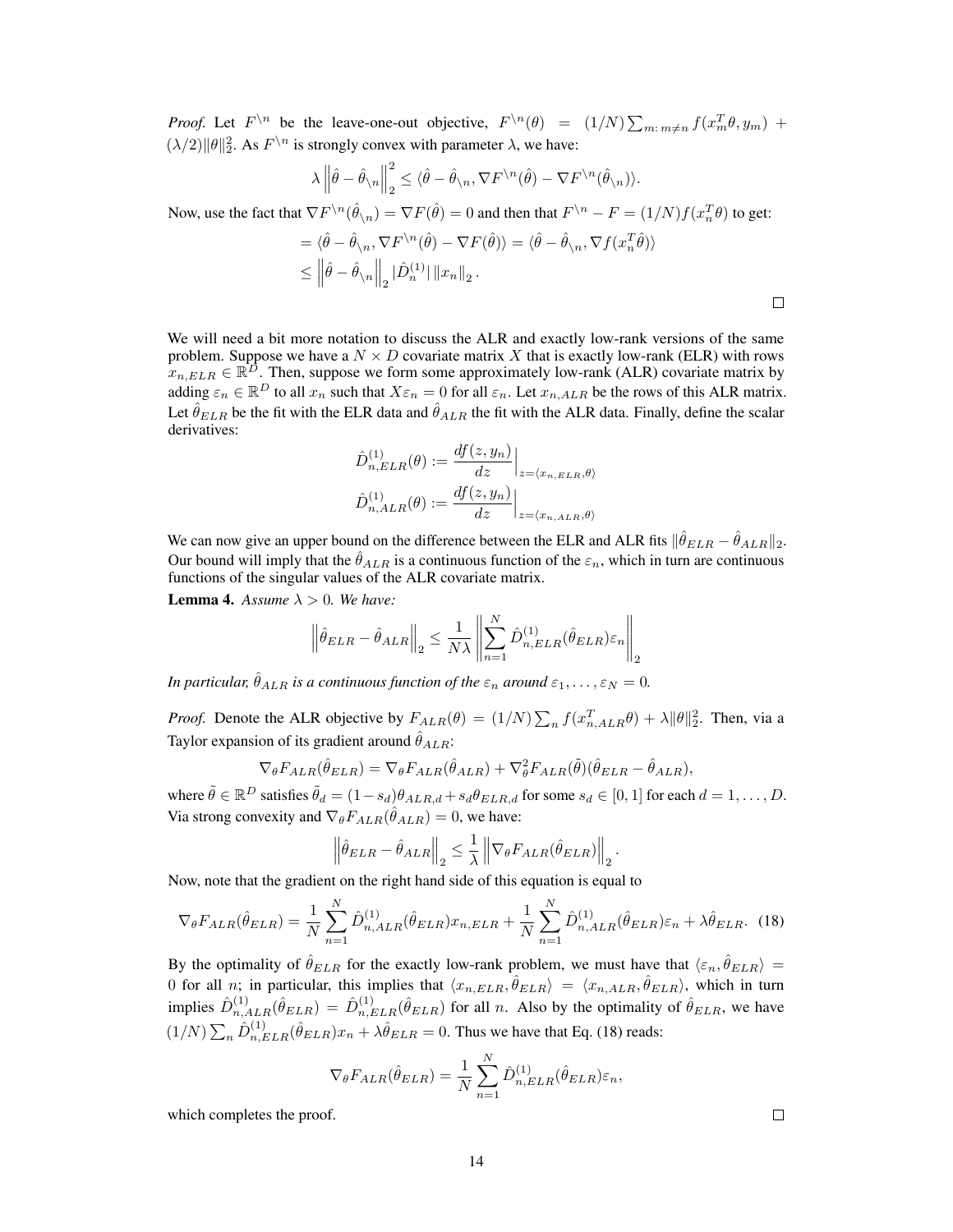We now restate and prove Lemma 2.

**Lemma 2.** Assume that  $\lambda > 0$  and recall the definition of  $L_n$  from Eq. (8). Then, for all n:

$$
|x_n^T \text{NS}_{\backslash n} - x_n^T \hat{\theta}_{\backslash n}| \le \frac{L_n}{N^2 \lambda^3} |\hat{D}_n^{(1)}|^2 \|x_n\|_2^3
$$
\n(19)

$$
|x_n^T \mathbf{I} \mathbf{J}_{\setminus n} - x_n^T \hat{\theta}_{\setminus n}| \le \frac{L_n}{N^2 \lambda^3} |\hat{D}_n^{(1)}|^2 \|x_n\|_2^3 + \frac{1}{N^2 \lambda^2} |\hat{D}_n^{(1)}| \hat{D}_n^{(2)} \|x_n\|_2^4. \tag{20}
$$

*Furthermore, these bounds continuously decay as the data move from exactly to approximately low rank in that they are continuous in the singular values of* X*.*

*Proof.* The proof of Eqs. (19) and (20) strongly resembles the proof of Wilson et al. [2020, Lemma 17] specialized to our current context. We first prove Eq. (19). We begin by applying the Cauchy-Schwarz inequality to get:

$$
|x_n^T \text{NS}_{\setminus n} - x_n^T \hat{\theta}_{\setminus n}| \le ||x_n||_2 ||\text{NS}_{\setminus n} - \hat{\theta}_{\setminus n}||_2.
$$

The remainder of our proof focuses on bounding  $\|\text{NS}_{\setminus n} - \hat{\theta}_{\setminus n}\|_2$ . Let  $F\backslash^n$  be the second order Taylor expansion of  $F^{\setminus n}$  around  $\hat{\theta}$ ; then  $\text{NS}_{\setminus n}$  is the minimizer of  $\widehat{F^{\setminus n}}$ . By the strong convexity of  $\widehat{F^{\setminus n}}$ :

$$
\lambda \left\| \hat{\theta}_{\backslash n} - \text{NS}_{\backslash n} \right\|_2^2 \le \langle \text{NS}_{\backslash n} - \hat{\theta}_{\backslash n}, \nabla \widetilde{F^{\backslash n}}(\text{NS}_{\backslash n}) - \nabla \widetilde{F^{\backslash n}}(\hat{\theta}_{\backslash n}) \rangle \tag{21}
$$

$$
= \langle \text{NS}_{\setminus n} - \hat{\theta}_{\setminus n}, \nabla F^{\setminus n}(\hat{\theta}_{\setminus n}) - \nabla \widetilde{F^{\setminus n}}(\hat{\theta}_{\setminus n}) \rangle \tag{22}
$$

Now the goal is to bound this quantity as the remainder in a Taylor expansion. To this end, define  $r(\theta) := \langle \hat{\theta}_\lambda - \text{NS}_{\lambda n}, \nabla F^{\lambda n}(\theta) \rangle$ . To apply Taylor's theorem with integral remainder, define  $g(t) :=$  $r((1-t)\hat{\theta} + t\hat{\theta}_{\setminus n})$  for  $t \in [0,1]$ . Then, by a zeroth order Taylor expansion:

$$
g(1) = g(0) + g'(0) + \int_0^1 (g'(s) - g'(0)) ds.
$$

Putting in the values of  $q$  and its derivatives:

$$
\langle \hat{\theta}_{\setminus n} - \text{NS}_{\setminus n}, \nabla F^{\setminus n}(\hat{\theta}_{\setminus n}) \rangle = \langle \hat{\theta}_{\setminus n} - \text{NS}_{\setminus n}, \nabla F^{\setminus n}(\hat{\theta}) \rangle + \langle \hat{\theta}_{\setminus n} - \text{NS}_{\setminus n}, \nabla^2 F^{\setminus n}(\hat{\theta}) (\hat{\theta}_{\setminus n} - \hat{\theta}) \rangle + \int_0^1 \langle \hat{\theta}_{\setminus n} - \text{NS}_{\setminus n}, \left( \nabla^2 F^{\setminus n}((1-s)\hat{\theta} + s\hat{\theta}_{\setminus n}) - \nabla^2 F^{\setminus n}(\hat{\theta}) \right) (\hat{\theta}_{\setminus n} - \hat{\theta}) \rangle ds
$$

Now, subtracting the first two terms on the right hand side from the left, we get can identify the left with Eq.  $(22)$ . Thus, Eq.  $(22)$  is equal to:

$$
= \int_0^1 \langle \hat{\theta}_n - \text{NS}_{\backslash n}, \left( \nabla^2 F^{\backslash n} ((1-s)\hat{\theta} + s\hat{\theta}_{\backslash n}) - \nabla^2 F^{\backslash n}(\hat{\theta}) \right) (\hat{\theta}_n - \hat{\theta}) \rangle ds.
$$

We can upper bound this by taking an absolute value, then applying the triangle inequality and Cauchy-Schwarz to get

$$
\leq \left\|\hat{\theta}_{\backslash n} - \mathcal{NS}_{\backslash n}\right\|_{2} \left\|\hat{\theta}_{\backslash n} - \hat{\theta}\right\| \int_{0}^{1} \left\|\left(\nabla^{2} F^{\backslash n}((1-s)\hat{\theta} + s\hat{\theta}_{\backslash n}) - \nabla^{2} F^{\backslash n}(\hat{\theta})\right)\right\|_{op} ds. \tag{23}
$$

Using the fact that, on the line segment  $(1-s)\hat{\theta} + s\hat{\theta}_{\setminus n}$ , the  $\hat{D}_n^{(2)}$  are lipschitz with constant  $C_n$ :

$$
C_n := \max_{s=in[0,1]} \left| \hat{D}_n^{(3)} \left( (1-s)\hat{\theta} + s\hat{\theta}_{\setminus n} \right) \right|,
$$

we can upper bound the integrand by:

$$
\begin{split} & \left\| \left( \nabla^2 F^{\backslash n}((1-s)\hat{\theta} + s\hat{\theta}_{\backslash n}) - \nabla^2 F^{\backslash n}(\hat{\theta}) \right) \right\|_{op} \\ & = \frac{1}{N} \left\| \sum_{m \neq n} \left( \hat{D}_n^{(2)}((1-s)\hat{\theta} + s\hat{\theta}_{\backslash n}) - \hat{D}_n^{(2)}(\hat{\theta}) \right) x_m x_m^T \right\|_{op} \\ & \leq \frac{C_n \left\| \hat{\theta}_{\backslash n} - \hat{\theta} \right\|_2}{N} \sum_{m \neq n} \|x_m\|_2^2 \,. \end{split}
$$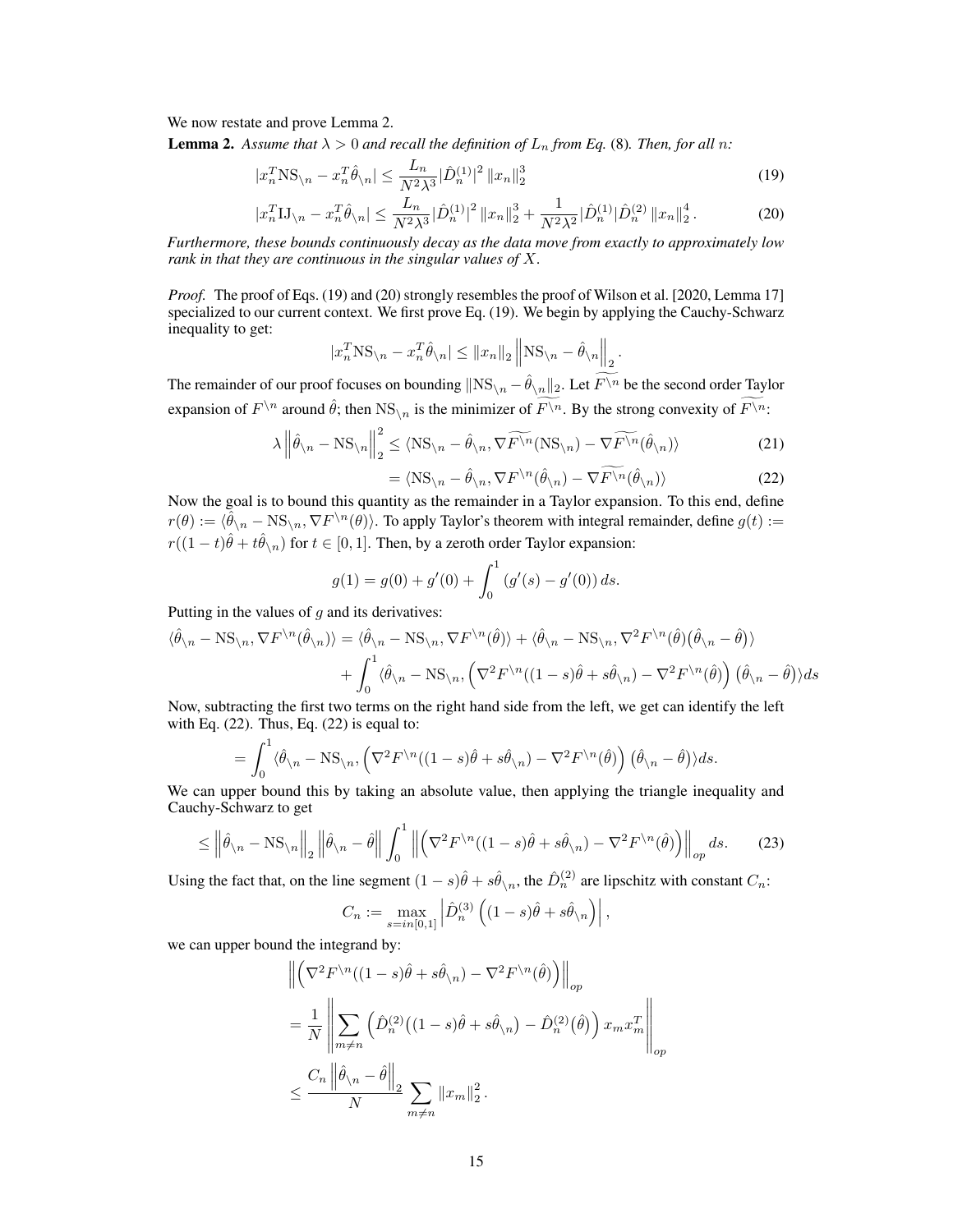Putting this into Eq. (23) and using Lemma 3 gives the result Eq. (19) with  $L_n$  $C_n/N \sum_{m \neq n} ||x_m||_2^2$ .

Now Eq. (20) follows from the triangle inequality  $\|\mathrm{IJ}_{\setminus n} - \hat{\theta}_{\setminus n}\|_2 \leq \|\mathrm{NS}_{\setminus n} - \hat{\theta}_{\setminus n}\|_2 + \|\mathrm{IJ}_{\setminus n} - NS\|_2$ . The bound on  $\|\text{IJ}_{\setminus n} - \text{NS}_{\setminus n}\|_2$  follows from Wilson et al. [2020, Lemma 20].

Finally, the continuity of the bounds in Eqs. (19) and (20) follows from Lemma 4. In particular, the  $\hat{D}_n^{(1)}$ ,  $\hat{D}_n^{(2)}$ , and  $\hat{D}_n^{(3)}$  in both bounds are evaluated at  $\hat{\theta}_{ALR}$ , which is shown to be a continuous function of the  $\varepsilon_n$  in Lemma 4. The  $\varepsilon_n$  are, in turn, continuous functions of the lower singular values of the covariate matrix. П

#### D.3 Proof of Theorem 1

*Proof.* We first note that the runtime claim is immediate, as Algorithm 2 runs in  $O(NDK + K^3)$ time. That the bounds are computable in  $O(DK)$  time for each n follows as all derivatives  $\hat{D}_n^{(1)}$ and  $\hat{D}_n^{(2)}$  need only the inner product of  $x_n$  and  $\hat{\theta}$ , which takes  $O(D)$  time. Each norm  $||x_n||_2$  is computable in  $O(D)$ . For models for which the optimization problem in Proposition 1 can be quickly solved – such as Poisson or logistic regression – we need only to compute a bound on  $\|\hat{\theta}_{\setminus n} - \hat{\theta}\|_2$ , which we can do in  $O(D)$  via Lemma 3. The only remaining quantity to compute is the  $\eta_n$ , which, by Proposition 2, is computed via a projection onto the orthogonal complement of a K-dimensional subspace. We can compute this projection in  $O(DK)$ . Thus our overall runtime is  $O(DK)$  per datapoint.

To prove Eq. (7), we use the triangle inequality  $|x_n^T \tilde{1} \tilde{1}_{\setminus n} - x_n^T \hat{\theta}_{\setminus n}| \le |x_n^T 1 \tilde{1}_{\setminus n} - x_n^T \hat{\theta}_{\setminus n}| + |x_n^T 1 \tilde{1}_{\setminus n} - \tilde{1}_{\setminus n} - \tilde{1}_{\setminus n} - \tilde{1}_{\setminus n} - \tilde{1}_{\setminus n}$  $x_n^T \overline{\text{LJ}}_{\setminus n}$ . We upper bound the first term by using Lemma 2. For the latter, we note that  $|x_n^T \text{LJ}_{\setminus n}$  –  $x_n^T \widetilde{\mathbf{L}}_{\setminus n} = |\hat{D}_n^{(1)}||Q_n - \tilde{Q}_n|$ , which we can bound via the  $\eta_n$  of Proposition 2. The proof for NS<sub>\n</sub> is similar.

#### D.4 Proof of Corollary 1

*Proof.* Notice that  $\Omega$  from Algorithm 2 captures a rank-K subspace of the column span of X. The error bound  $\eta_n$  is the norm of  $x_n$  projected outside of this subspace divided by  $\lambda$ . Now, assume that we have  $K \ge R$ . Then, as the singular values  $\sigma_d$  for  $d = R + 1, \ldots, D$  go to zero, the norm of any  $x_n$  outside this subspace must also go to zero. Thus  $\eta_n$  goes to zero. As  $E_n$  is a continuous function of  $\eta_n$ , we also have  $E_n \to 0$ .  $\Box$ 

#### E Proofs and discussion from Section 5

#### E.1 Proofs

For convenience, we first restate each claimed result from the main text before giving its proof.

**Proposition 2.** Let  $\lambda > 0$  and suppose there is some subspace B on which H and H exactly agree. *Then*  $H^{-1}$  *and*  $\widetilde{H}^{-1}$  *agree exactly on the subspace*  $A := HB$ *, and for all*  $n = 1, ..., N$ :

$$
|x_n^T \widetilde{H}^{-1} x_n - Q_n| \le \frac{\left\| P_{\mathcal{A}}^{\perp} x_n \right\|_2^2}{\lambda},\tag{24}
$$

where  $P_{\mathcal{A}}^{\perp}$  denotes projection onto the orthogonal complement of  $\mathcal{A}$ .

*Proof.* First, if H and  $\widetilde{H}$  agree on B, then for  $\mathcal{A} = H\mathcal{B} = \widetilde{H}\mathcal{B}$ , we have  $H^{-1}\mathcal{A} = \mathcal{B} = \widetilde{H}^{-1}\mathcal{A}$ , as claimed. Then:

$$
|Q_n - x_n^T \widetilde{H}^{-1} x_n| = |x_n^T H^{-1} x_n - x_n^T \widetilde{H}^{-1} x_n|
$$
  
\n
$$
\leq |(P_\mathcal{A}^\perp x_n)(H^{-1} - \widetilde{H}^{-1})(P_\mathcal{A}^\perp x_n)|
$$
  
\n
$$
\leq ||P_\mathcal{A}^\perp x_n||_2^2 ||H^{-1} - \widetilde{H}^{-1}||_{op,\mathcal{A}^\perp},
$$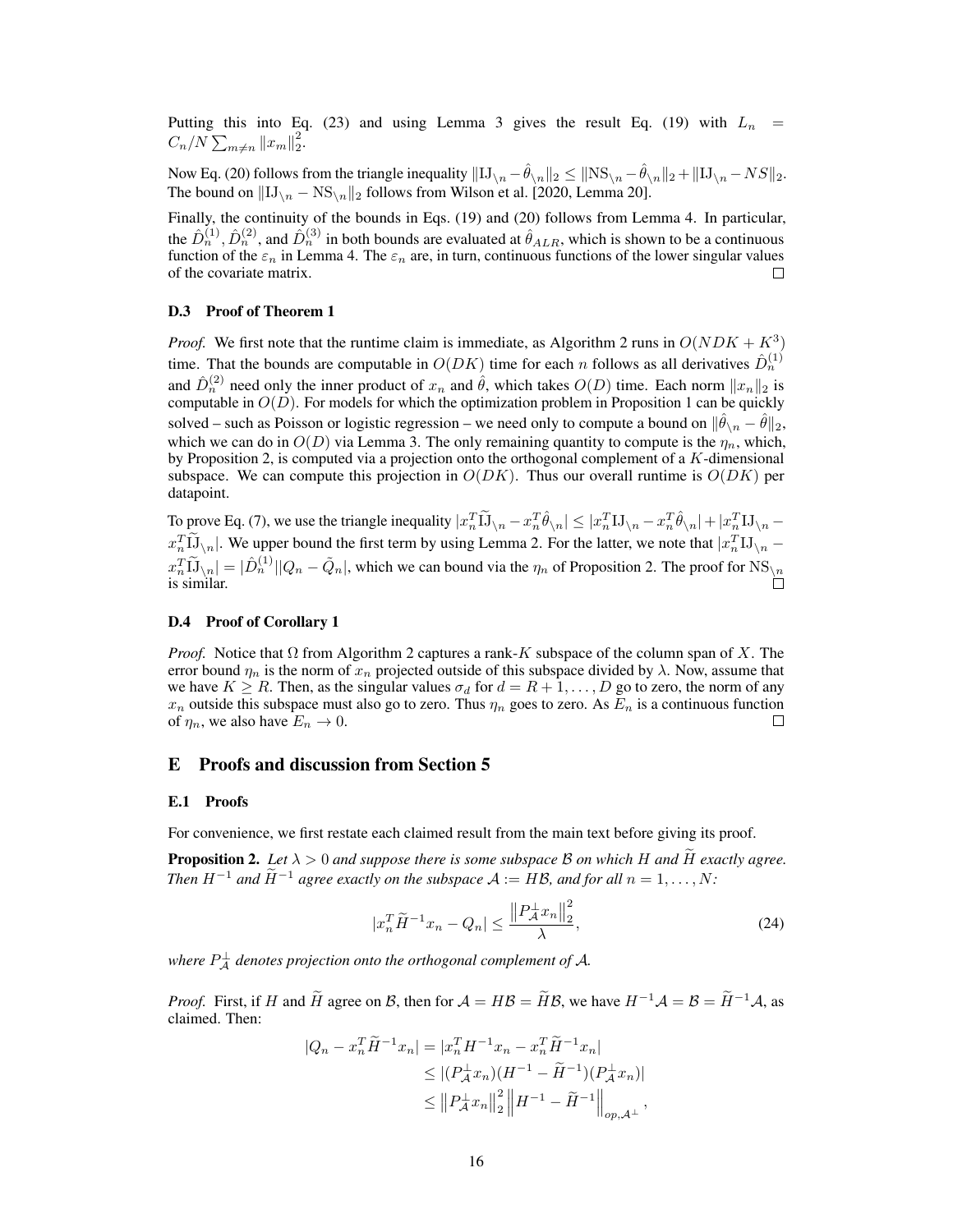where  $\lVert \cdot \rVert_{op,A^{\perp}}$  is the operator norm of a matrix restricted to the subspace  $A^{\perp}$ . On this subspace, the action of  $\widetilde{H}^{-1}$  is  $1/\lambda$  times the identity, whereas all eigenvalues of  $H^{-1}$  are all between 0 and  $1/\lambda$ . Thus:

$$
\left\| \tilde{H}^{-1} - H^{-1} \right\|_{op, \mathcal{A}^{\perp}} = \max_{v \in \mathcal{A}^{\perp}, \|v\|_{2} = 1} \left[ v^T \tilde{H}^{-1} v - v^T H^{-1} v \right]
$$
  
= 
$$
\max_{v \in \mathcal{A}^{\perp}, \|v\|_{2} = 1} \left[ \frac{1}{\lambda} - v^T H^{-1} v \right] \le \frac{1}{\lambda}.
$$

We next restate and proof Proposition 4.

**Proposition 4.** The  $Q_n = x_n^T H^{-1} x_n$  satisfy  $0 \le Q_n \le ||x_n||_2^2/(\lambda + \hat{D}_n^{(2)} ||x_n||_2^2)$ . Furthermore,  $letting \ \widetilde{Q}_n := \min\{x_n^T \widetilde{H}^{-1}x_n, \|x_n\|_2^2/(\lambda + \hat{D}_n^{(2)} \|x_n\|_2^2)\},$  we have the error bound

$$
|\widetilde{Q}_n - Q_n| \le \min\left\{ \frac{\left\| P_A^{\perp} x_n \right\|_2^2}{\lambda}, \frac{\|x_n\|_2^2}{\lambda + \hat{D}_n^{(2)} \|x_n\|_2^2} \right\}.
$$
 (25)

*Proof.* Let  $b_n := \sqrt{\hat{D}_n^{(2)}} x_n$ . Let  $\{v_d\}_{d=1}^D$  be the eigenvectors of H with eigenvalues  $\{\gamma_d + \lambda\}_{d=1}^D$  with  $\gamma_1 \geq \gamma_2 \geq \cdots \geq \gamma_D$ . The quantity  $b_n^T H^{-1} b_n$  is maximized if  $b_n$  is parallel to  $v_D$ ; in this  $b_n^TH^{-1}b_n = ||b_n||_2^2/(\gamma_D + \lambda)$ . However, if  $b_n$  is parallel to  $v_D$ , it must be that  $\gamma_D \ge ||b_n||_2^2$ . Thus,  $b_n^TH^{-1}b_n \leq ||b_n||_2^2/(||b_n||_2^2 + \lambda)$ . Dividing by  $\hat{D}_n^{(2)}$  gives that  $Q_n = x_n^TH^{-1}x_n$  satisfies:

$$
0 \le Q_n \le \frac{\left\|x_n\right\|_2^2}{\lambda + \hat{D}_n^{(2)} \left\|x_n\right\|_2^2}.
$$

If we estimate  $Q_n$  by the minimum of this upper bound and  $x_n^T \tilde{H}^{-1} x_n$ , the error bound from Proposition 2 implies the error bound claimed here.

#### E.2 Relation of Algorithm 2 to techniques from randomized linear algebra

As noted, our Algorithm 2 bears a resemblance to techniques from the randomized numerical linear algebra literature. Indeed, our inspiration for Algorithm 2 was the work of Tropp et al. [2017]. Tropp et al. [2017] propose a method to find a randomized top-K eigendecomposition of a positivesemidefinite matrix  $B$ . Their method follows the basic steps of  $(1)$  produce a random orthonormal matrix  $\Omega \in \mathbb{R}^{D\times (S+K)}$ , where  $S \geq 0$  is an *oversampling* parameter to ensure the stability of the estimated eigendecomposition, (2) compute the Nyström approximation of  $B_{nys} \approx B$  using  $\Omega$ , and (3) compute the eigendecomposition of  $B_{nys}$  and throw away the lowest S eigenvalues.

Our Algorithm 2 can be seen as using this method of Tropp et al. [2017] to obtain a rank- $K$ decomposition of the matrix  $B = (1/N) \sum_n \hat{D}_n^{(2)} x_n x_n^T$  with specific choices of S and  $\Omega$ . First, we notice that  $S = 0$  (i.e., no oversampling) is optimal in our application – the error bound of Proposition 2 decreases as the size of the subspace A increases. As  $S > 0$  only decreases the size of this subspace, we see that our specific application is only hurt by oversampling. Next, while Tropp et al. [2017] recommend completely random matrices  $\Omega$  for generic applications (e.g., the entries of  $\Omega$  are i.i.d.  $\mathcal{N}(0, 1)$ , we note that the results of Proposition 3 suggest that we can improve upon this choice. With the optimal choice of  $S = 0$ , we note that  $A = H\Omega$ . In this case, Proposition 3 implies it is optimal to set  $\Omega = H^{-1}V_{:K}$ , where  $V_{:K}$  are the top-K right singular vectors of X. Algorithm 2 provides an approximation to this optimal choice.

We illustrate the various possible choices of  $\Omega$ , including i.i.d.  $\mathcal{N}(0, 1)$ , in Fig. 5. We generate a synthetic Poisson regression problem with covariates  $x_{nd} \stackrel{i.i.d.}{\sim} \mathcal{N}(0, 1)$  and  $y_n \sim \text{Poisson}(e^{x_n^T \theta^*})$ , where  $\theta^* \in \mathbb{R}^D$  is a true parameter with i.i.d.  $\mathcal{N}(0, 1)$  entries. We generate a dataset of size  $N = 200$ . The covariates have dimension  $D = 150$  but are of rank 50. We compute  $\tilde{I}J$  for various settings of K and  $\Omega$ , as shown in Fig. 5. As suggested by the above discussion, we use no oversampling (i.e.,  $S = 0$ ). On the left, we see that using a diagonal approximation to  $H^{-1}$  and a single subspace iteration gives a good approximation to the optimal setting of  $\Omega$ . On the right, we see the improvement made by use of the upper bound on  $x_n^T H^{-1}x_n$  from Proposition 4.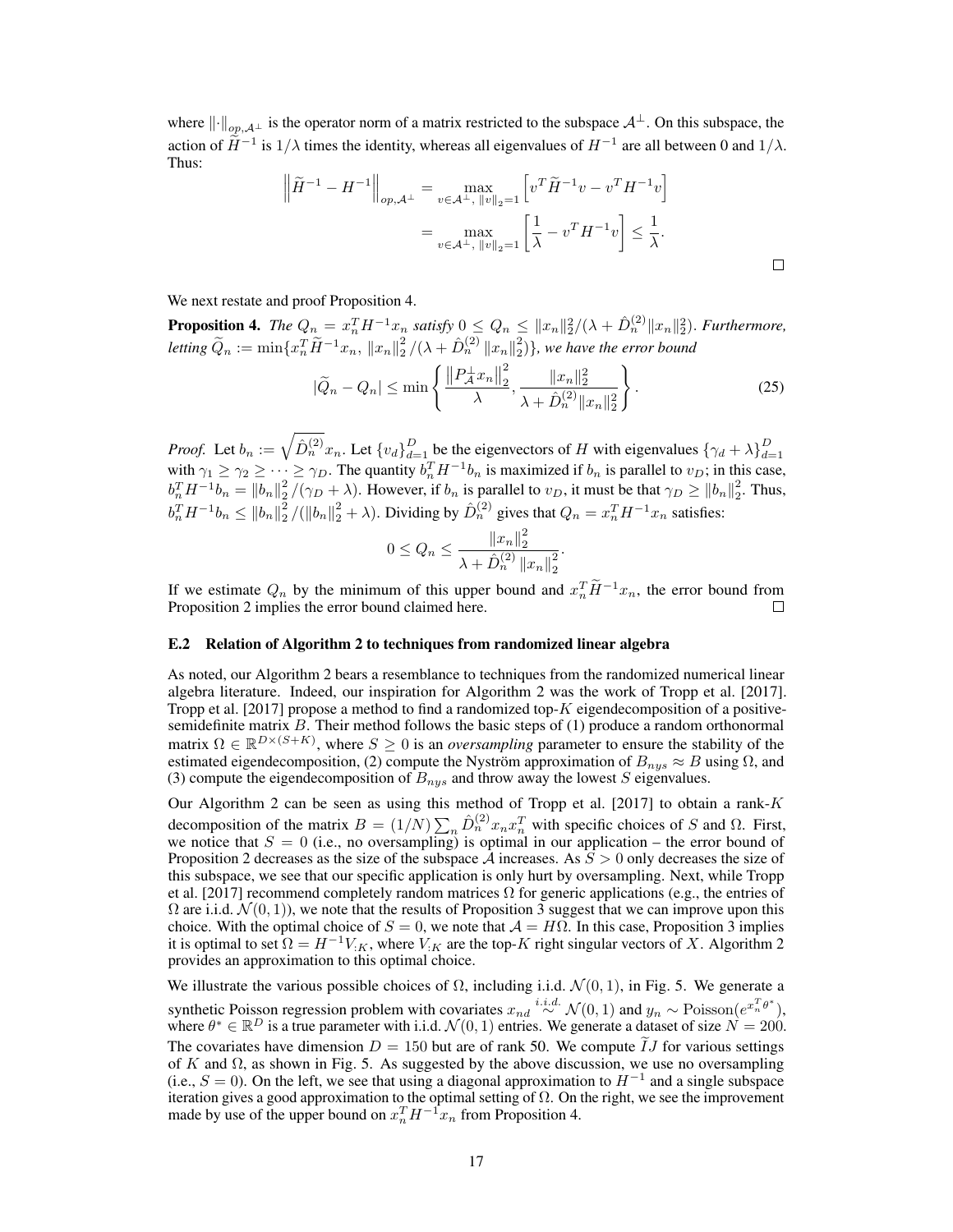

Figure 5: Quality of approximation of  $IJ_{\n}$  on a synthetic Poisson regression problem using the methods from Section 5. (*Left*): We show three options for the choice of the matrix  $Ω$ . Blue shows the choice of  $\Omega$  having orthonormal columns selected uniformly at random, orange the optimal choice of  $\Omega$  from Proposition 3, and green our approximation to this optimal choice. Percent error  $|IJ_{\n\setminus n} -IJ_{\n\setminus n}|/|IJ_{\n\setminus n}|$  is reported to give a sense of scale. (*Right*): Importance of Proposition 4 for approximating  $Q_n$ . We show two approximations along with our upper bounds on their error: (1)  $Q_n \approx x_n^T \tilde{H}^{-1} x_n$  and (2) our recommended  $Q_n \approx \tilde{Q}_n$  from Proposition 4. We report absolute error  $|IJ_{n}-IJ_{n}|$  so that both actual and estimated error can be plotted.

#### E.3 Implementation of Algorithm 2

As noted by Tropp et al. [2017], finding the decomposition of B in Algorithm 2 as-written can result in numerical issues. Instead, Tropp et al. [2017] present a numerically stable version which we use in our experiments. For completeness, we state this implementation here, which relies on computing the Nyström approximation of the shifted matrix  $B_{\nu} = B + \nu I_D$ , for some small  $\nu > 0$ :

- 1. Construct the shifted matrix sketch  $G_{\nu} := B\Omega + \nu\Omega$ .
- 2. Form  $C = \Omega^T G_{\nu}$ .
- 3. Compute the Cholesky decomposition  $C = \Gamma \Gamma^{T}$ .
- 4. Compute  $E = G_{\nu} \Gamma^{-1}$ .
- 5. Compute the SVD  $E = U\Sigma V^T$ .
- 6. Return U and  $\Sigma^2 \nu I$  as the approximate eigenvectors and eigenvalues of B.

#### F Error bound experiments

Here, we provide more details on our investigation of the error bounds of Theorem 1 from Fig. 3. In Section 6, we showed that, over five randomly generated synthetic datasets, our error bound on  $x_n^T \tilde{L}$ , implies upper bounds on out-of-sample error that are reasonably tight. However, we noted that these bounds can occasionally be vacuously loose. On the left of Appendix F, we show this is the case by repeating the experiment in Fig. 3 for an additional fifteen trials. While most trials have similar behavior to the first five, trial 16 finds an upper bound of the out-of-sample error that is too loose by two orders of magnitude. However, we note that this behavior is mostly due to two offending points n. Indeed, on the right of Appendix F, we show the same results having replaced the two largest bound values with those from exact CV.

## G Real data experiments

Here we provide more details about the three real datasets used in Section 6.